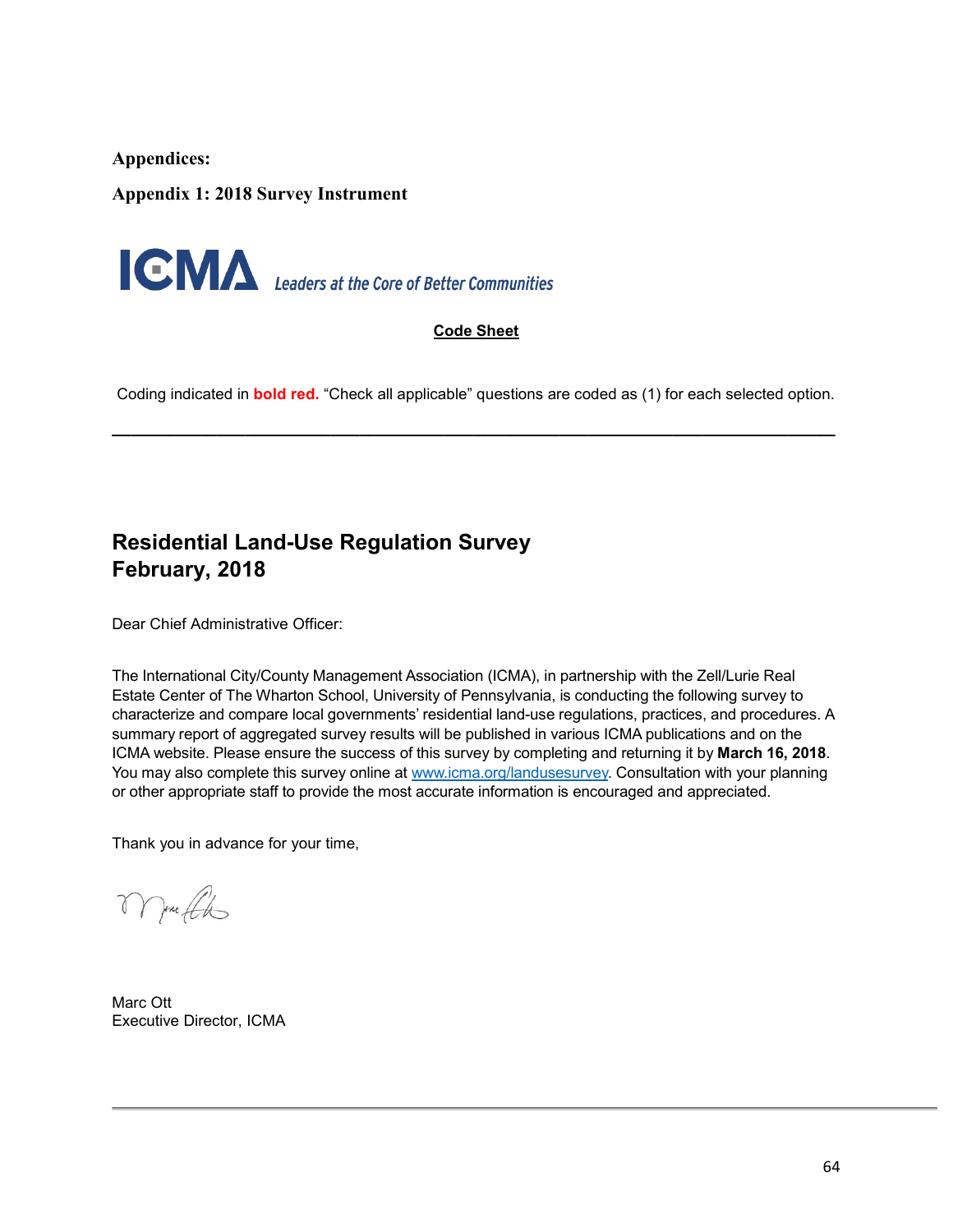#### *General Information*

- **1. What is the size of your jurisdiction in square miles?** \_\_\_\_\_\_\_\_\_\_\_\_\_\_\_\_\_\_\_\_\_
- **2. How has the size of your jurisdiction in square miles changed since 2000?**

❒ a. Increased 1 ❒ b. Decreased 2 ❒ c. Not changed 3

#### *General Characteristics of Land Regulatory Process*

#### **3. In your community, how involved are the following in affecting residential building activities and/or growth management procedures?**

| Organization                                 | <b>No</b><br><b>involvement</b> | <b>Less</b><br><b>involvement</b> | <b>Moderate</b><br>involvement | <b>More</b><br>involved | <b>Very</b><br>involved |
|----------------------------------------------|---------------------------------|-----------------------------------|--------------------------------|-------------------------|-------------------------|
| a. Local Council, Managers,<br>Commissioners | $\Box$ 1                        | $\Box$ 2                          | Π.<br>-3                       | $\Box$ 4                | $\Box$ 5                |
| b. Community pressure                        | $\Box$ 1                        | $\Box$ 2                          | $\square$ 3                    | $\Box$ 4                | $\square$ 5             |
| c. State legislature                         | $\Box$ 1                        | $\Box$ 2                          | α.<br>$\overline{\mathbf{3}}$  | $\Box$ 4                | $\Box$ 5                |
| d. Local courts                              | $\Box$ 1                        | $\Box$ 2                          | $\Box$ 3                       | $\Box$ 4                | $\Box$ 5                |
| e. State courts                              | $\Box$ 1                        | $\square$ 2                       | Π.<br>$\overline{\mathbf{3}}$  | $\Box$ 4                | $\mathsf{\Pi}$ 5        |
| f. Other                                     | $\mathsf{\Pi}$ 1                | $\Box$ 2                          | α.<br>-3                       | $\Box$ 4                | $\Box$ 5                |

\_\_\_\_\_\_\_\_\_\_\_\_\_\_\_\_\_\_\_\_\_\_\_\_\_\_\_\_\_\_\_\_\_\_\_\_\_\_\_\_\_\_\_\_\_\_\_\_\_\_\_\_\_\_\_\_\_\_\_\_\_\_\_\_\_\_\_\_\_\_\_\_\_\_\_\_\_\_\_\_\_

#### **3A. If you chose "Other" above, please specify:**

#### **4. Which of the following are required to approve residential land-use changes?**

*Required: Organization is used for any residential land-use changes. Not Required: If it is not used for that purpose OR does not exist in your community. Supermajority Required: Any circumstance exists where approval requires more than a simple majority.*

#### **For projects that do not require rezoning, i.e., allowed "by-right":** *(Check one per row)*

|                                              | <b>Required</b>              | Supermajority<br><b>Required</b> | <b>Not Required</b>           |
|----------------------------------------------|------------------------------|----------------------------------|-------------------------------|
| a. Local Planning Commission                 | Π<br>1                       | $\overline{\mathbf{2}}$<br>Π.    | 3<br>ı                        |
| b. Local Zoning Board                        | <b>N</b> 1                   | $\Box$ 2                         | $\mathbf{3}$<br>Π.            |
| c. Local Council, Managers,<br>Commissioners | □ 1                          | $\square$ 2                      | O 3                           |
| d. County Board of Commissioners             | $\Box$ 1                     | $\Box$ 2                         | $\Box$ 3                      |
| e. County Zoning Board                       | П<br>$\overline{\mathbf{1}}$ | $\Box$ 2                         | -3<br>п                       |
| f. Environmental Review Board                | П<br>$\mathbf 1$             | $\Box$ 2                         | $\Box$ 3                      |
| g. Town Meeting                              | П<br>$\mathbf 1$             | $\overline{2}$<br>п              | -3<br>П                       |
| h. Public Health Office                      | <b>O</b> 1                   | $\Box$ 2                         | $\overline{\mathbf{3}}$<br>п. |
| Design Review Board                          | П<br>-1                      | $\overline{2}$<br>Π              | 3<br>П                        |
| Other                                        |                              | $\overline{2}$                   | $\mathbf{3}$<br>П             |

#### **4A: If you checked "Other" above, please specify:**

**For projects that do require rezoning (i.e., rezoning or a variance):** *(Check one per row)*

|  | Required | Supermajority<br>Required | <b>Not Required</b> |
|--|----------|---------------------------|---------------------|
|--|----------|---------------------------|---------------------|

\_\_\_\_\_\_\_\_\_\_\_\_\_\_\_\_\_\_\_\_\_\_\_\_\_\_\_\_\_\_\_\_\_\_\_\_\_\_\_\_\_\_\_\_\_\_\_\_\_\_\_\_\_\_\_\_\_\_\_\_\_\_\_\_\_\_\_\_\_\_\_\_\_\_\_\_\_\_\_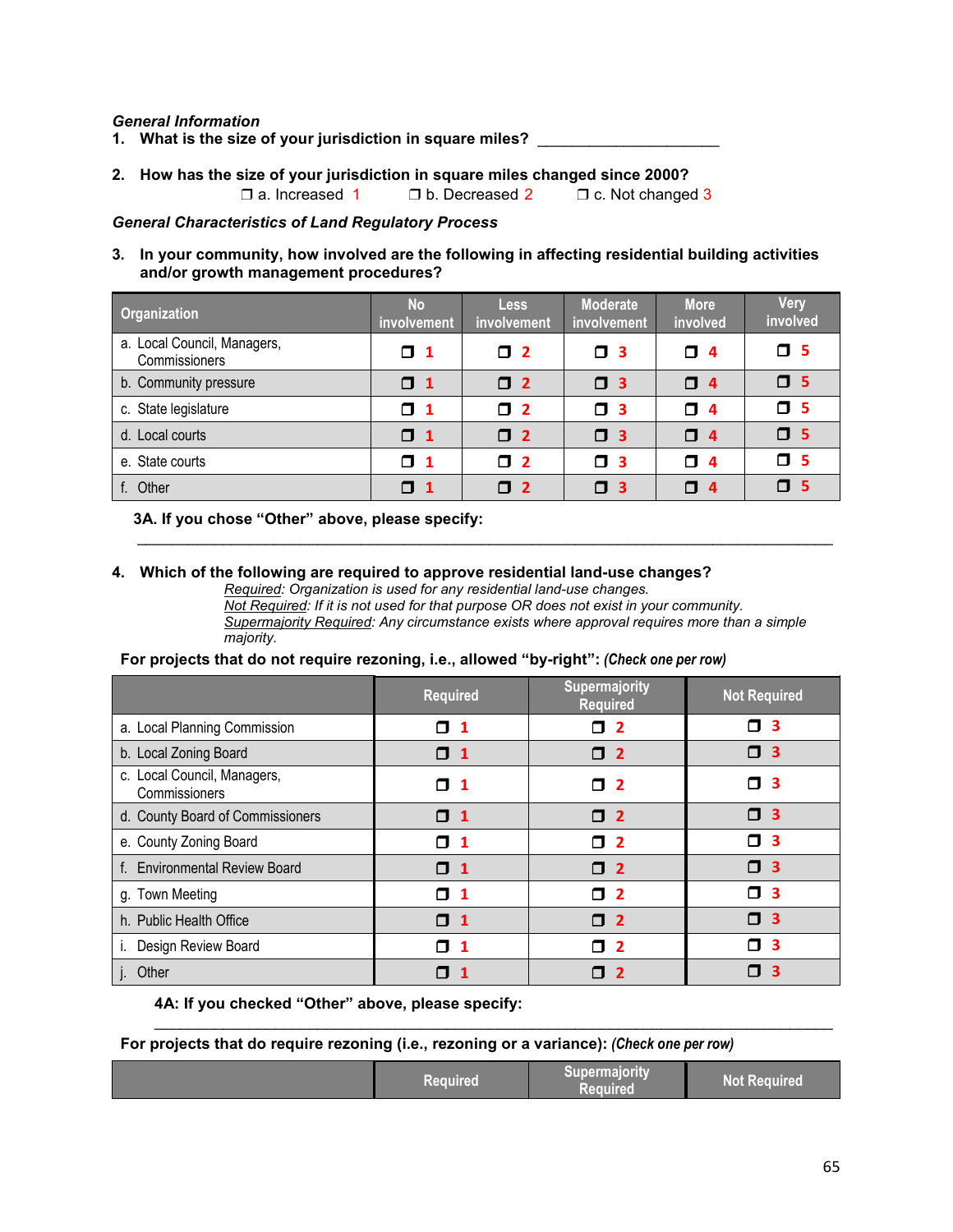| k. Local Planning Commission                 | $\Box$ 1         | $\Box$ 2 | П3               |
|----------------------------------------------|------------------|----------|------------------|
| I. Local Zoning Board                        | $\mathsf{\Pi}$ 1 | $\Box$ 2 | $\Box$ 3         |
| m. Local Council, Managers,<br>Commissioners | П 1              | O 2      | $\square$ 3      |
| n. County Board of Commissioners             | $\Box$ 1         | $\Box$ 2 | $\Box$ 3         |
| o. County Zoning Board                       | T 1              | T 2      | п з              |
| p. Environmental Review Board                | $\mathsf{\Pi}$ 1 | T 2      | $\square$ 3      |
| q. Town Meeting                              | $\mathsf{\Pi}$ 1 | □ 2      | $\mathsf{\Pi}$ 3 |
| r. Public Health Office                      | $\mathsf{\Pi}$ 1 | T 2      | $\square$ 3      |
| s. Design Review Board                       | n 1              | T 2      | $\Box$ 3         |
| t. Other                                     | П                | n 2      | п з              |

**4B: If you checked "Other" above, please specify:**

#### <span id="page-2-0"></span>**5. Do you currently have any of the following in your jurisdiction?**

|                                                   | Yes <sup>®</sup> | No |
|---------------------------------------------------|------------------|----|
| a. Single-family subdivisions of 50 or more homes |                  |    |
| b. Multi-family housing                           |                  |    |

\_\_\_\_\_\_\_\_\_\_\_\_\_\_\_\_\_\_\_\_\_\_\_\_\_\_\_\_\_\_\_\_\_\_\_\_\_\_\_\_\_\_\_\_\_\_\_\_\_\_\_\_\_\_\_\_\_\_\_\_\_\_\_\_\_\_\_\_\_\_\_\_\_\_\_\_\_\_\_

#### *Rules of Residential Land Use Regulation*

- **6. Do you have any land currently available for development?** ❒ a. Yes 1 ❒ b. No 2
- **7. Do you have a minimum lot size requirement?** ❒ a. Yes 1 ❒ b. No 2 *(If "No," skip to question 8.)*

**7A. If "Yes," do you have the same minimum lot size requirement across the entire jurisdiction?**

 $\Box$  a. Yes 1  $\Box$  b. No 2

**7B. If you have any minimum size requirement, what is the largest minimum requirement?** (*Check only one.)*

❒ Less than ½ acre 1 ❒ ½ to 1 acre 2 ❒ 1 to under 2 acres 3 ❒ 2 acres or more 4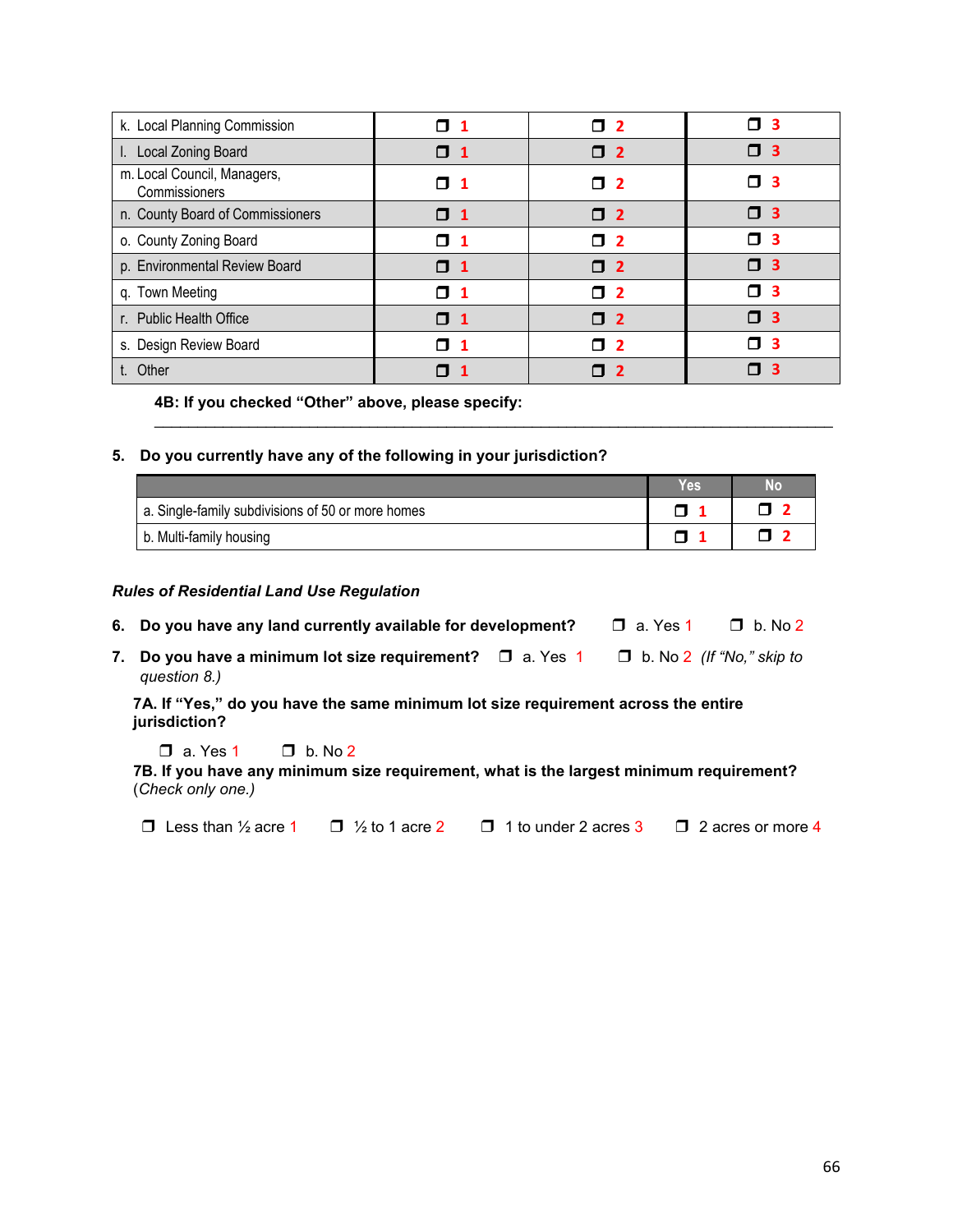#### **8. Does your community place annual limits on the total allowable number of permits or dwellings**

|                                                                          | <b>Yes</b>       | <b>No</b>    |
|--------------------------------------------------------------------------|------------------|--------------|
| a. Building permits for single-family homes                              | $\mathsf{\Pi}$ 1 | П 2          |
| b. Building permits for multi-family homes                               | $\mathsf{\Pi}$ 1 | $\mathsf{Z}$ |
| c. Number of single-family residential units authorized for construction | $\mathsf{\Pi}$ 1 | П 2          |
| d. Number of multi-family residential units authorized for construction  | $\mathsf{\Pi}$ 1 | $\mathsf{Z}$ |
| e. Number of multi-family dwellings                                      | $\mathsf{\Pi}$ 1 | <b>n</b> 2   |
| Number of units in multi-family dwellings                                | $\mathsf{\Pi}$ 1 |              |

**9. Do developers have to comply with any of the following requirements to build in your jurisdiction?**

|                                                                                      | <b>Yes</b>       | <b>No</b>           |
|--------------------------------------------------------------------------------------|------------------|---------------------|
| a. Include affordable housing, however defined, in their projects                    | $\mathsf{\Pi}$ 1 | $\mathsf{\Gamma}$ 2 |
| b. Supply mandatory dedication of space or open space (or fee in lieu of dedication) | $\mathsf{\Pi}$ 1 | $\mathsf{Z}$        |
| c. Pay impact fees (allocable share of costs of infrastructure improvement)          | $\mathsf{\Pi}$ 1 | <b>n</b> 2          |

#### *Specific Characteristics*

- **10. Do you have any zoning laws?** ❒ a. Yes 1 ❒ b. No 2
- **11. How do you perceive the supply of land zoned for each use listed below compared to the demand for it in your community?** (If you checked that the land use does not exist in your jurisdiction in question 5, put a check in the first column and do not fill in that row.)

| <b>Unit Type</b> | Land-use is not<br>zoned | Far more than<br>demanded | More than<br>demanded | <b>About right</b> | Less than<br>demanded | Far less than<br>demanded |
|------------------|--------------------------|---------------------------|-----------------------|--------------------|-----------------------|---------------------------|
| a. Single-family | $\Box$ 1                 | $\square$ 2               | П3                    | $\Box$ 4           | $\square$ 5           | $\Box$ 6                  |
| b. Multi-family  | $\Box$ 1                 | $\square$ 2               | $\square$ 3           | $\Box$ 4           | $\Box$ 5              | $\square$ 6               |
| c. Commercial    | $\Box$ 1                 | $\square$ 2               | FI 31                 | O 4                | $\mathsf{\Pi}$ 5      | $\Box$ 6                  |
| d. Industrial    | $\Box$ 1                 | $\Box$ 2                  | $\Box$ 3              | $\Box$ 4           | $\square$ 5           | $\Box$ 6                  |

#### **12. Please provide data regarding zoning applications over the past 12 months.** *(Enter a whole number.)*

| <b>Application Type</b>                                      | <b>Total Submitted</b> | Total Approved |
|--------------------------------------------------------------|------------------------|----------------|
| a. Applications for any zoning changes                       |                        |                |
| b. Applications for zoning changes regarding NEW development |                        |                |

#### *Lot Development*

- **13. Have you had any lot development in the last 10 years?** ❒ a. Yes 1 ❒ b. No 2
- 14. Given your best judgement, how much has the cost of the following types of development increased in the **last 10 years?** *(Check one per row.)*

|                               | $0\%$ - $20\%$ | $21\% - 40\%$ | $41\% - 60\%$ | $61\% - 80\%$ | 81%-100% | <b>Over 100%</b> |
|-------------------------------|----------------|---------------|---------------|---------------|----------|------------------|
| a. Lot development, including |                |               |               |               |          |                  |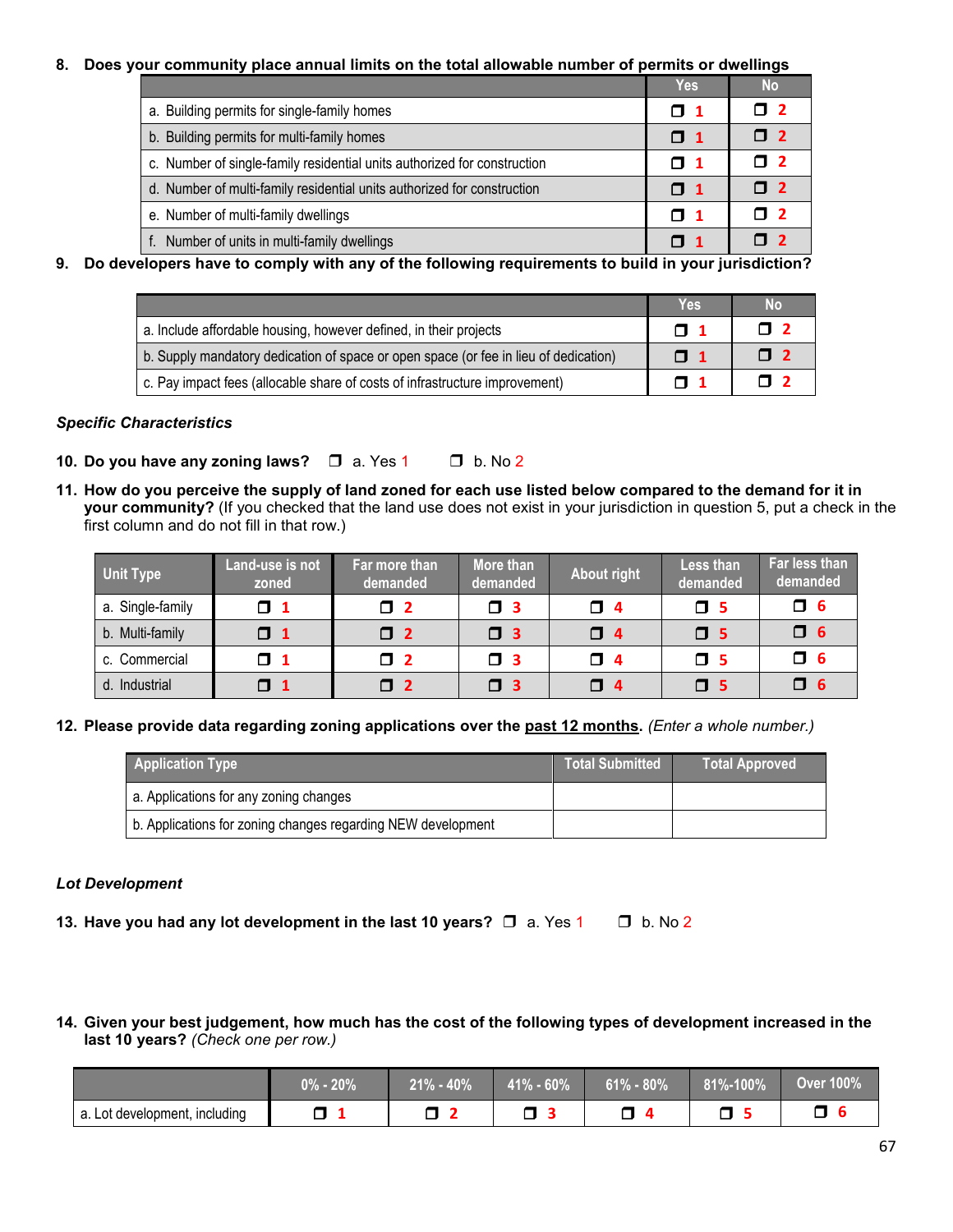| $\cdots$<br><b>SUDDIVISIONS</b>          |  |   |  |    |
|------------------------------------------|--|---|--|----|
| tamily lots<br>n<br>nale<br>ווט ט<br>. . |  | _ |  | __ |

#### *Review Time*

- 15. If no project has been approved in the last 10 years, please check below and proceed to question [18:](#page-4-0) ❒ No project approved in last 10 years **1**
- 16. What is the current length of time required to complete the review of a "by-right" (permitted under current **rules) residential project?** *(For both rows, enter a number OR check the box on the right.)*

|                        | <b>1Length of time in months</b> | 2 We do not have this type of unit |
|------------------------|----------------------------------|------------------------------------|
| a. Single-family units |                                  |                                    |
| b. Multi-family units  |                                  |                                    |

17. What is the current length of time required to complete the review of a "not by-right" (i.e., would require an **exemption to current rules) residential project?** (For both rows, enter a number OR check the box on the right.)

|                        | 1 Length of time in months | 2 We do not have this type of unit |
|------------------------|----------------------------|------------------------------------|
| a. Single-family units |                            |                                    |
| b. Multi-family units  |                            |                                    |

<span id="page-4-0"></span>18. Over the last 10 years, how did the length of time required to complete the review and approval of the residential projects in your community change? (Check only one per row.) If you indicated in [5](#page-2-0) that the land use does not exist in your jurisdiction, put a check in the first column and do not fill in that row.

| <b>Land Use</b>     | <b>Land-use is not</b><br>zoned | Less time            | No change | Somewhat<br><b>longer</b> | <b>Considerably</b><br>longer |
|---------------------|---------------------------------|----------------------|-----------|---------------------------|-------------------------------|
| Single-family<br>а. |                                 | <u>, p</u><br>$\Box$ | J         | 0                         | o                             |
| b. Multi-family     |                                 | ◠<br>$\Box$          |           | □                         |                               |

**19. Does your community allow rezoning?** ❒ a. Yes 1 ❒ b. No 2

20. What is the typical amount of time between application for rezoning and issuance of a building permit for **development of:**

| Unit Type                           | We do NOT<br>have this unit | Less than<br>3 months | $3$ to $6$<br>months | 7 to 12<br>months | 1 to $2$<br>vears | $2$ to $3$<br>vears | Over <sub>3</sub><br><b>vears</b> |
|-------------------------------------|-----------------------------|-----------------------|----------------------|-------------------|-------------------|---------------------|-----------------------------------|
| a. Less than 50 single-family units | $\Box$ 1                    | T 2                   | П3                   | $\Box$ 4          | T 5               | N 6.                | α.                                |
| b. 50 or more single-family units   | $\Box$ 1                    | $\mathsf{Z}$          | $\Box$ 3             | $\Box$ 4          | $\mathsf{\Pi}$ 5  | O 6                 | OV                                |
| c. Multi-family units               | □                           |                       | п з                  | <b>N</b> 4        |                   | П 6                 |                                   |

- **21. Does your community have any subdivisions?** ❒ a. Yes 1 ❒ b. No 2
- 22. What is the typical amount of time between application for subdivision approval and issuance of a building **permit for development of:**

| <b>Unit Type</b>                    | We do NOT<br>have this unit | <b>Less than</b><br>3 months | $3$ to $6$<br>months | 7 to 12<br>months | 1 to $2$<br>vears | $2$ to $3$<br>vears | Over <sub>3</sub><br><b>vears</b> |
|-------------------------------------|-----------------------------|------------------------------|----------------------|-------------------|-------------------|---------------------|-----------------------------------|
| a. Less than 50 single-family units | □                           | П                            |                      | J                 | O 5               |                     |                                   |
| b. 50 or more single-family units   | □                           | П 2                          |                      | Ο.                |                   |                     |                                   |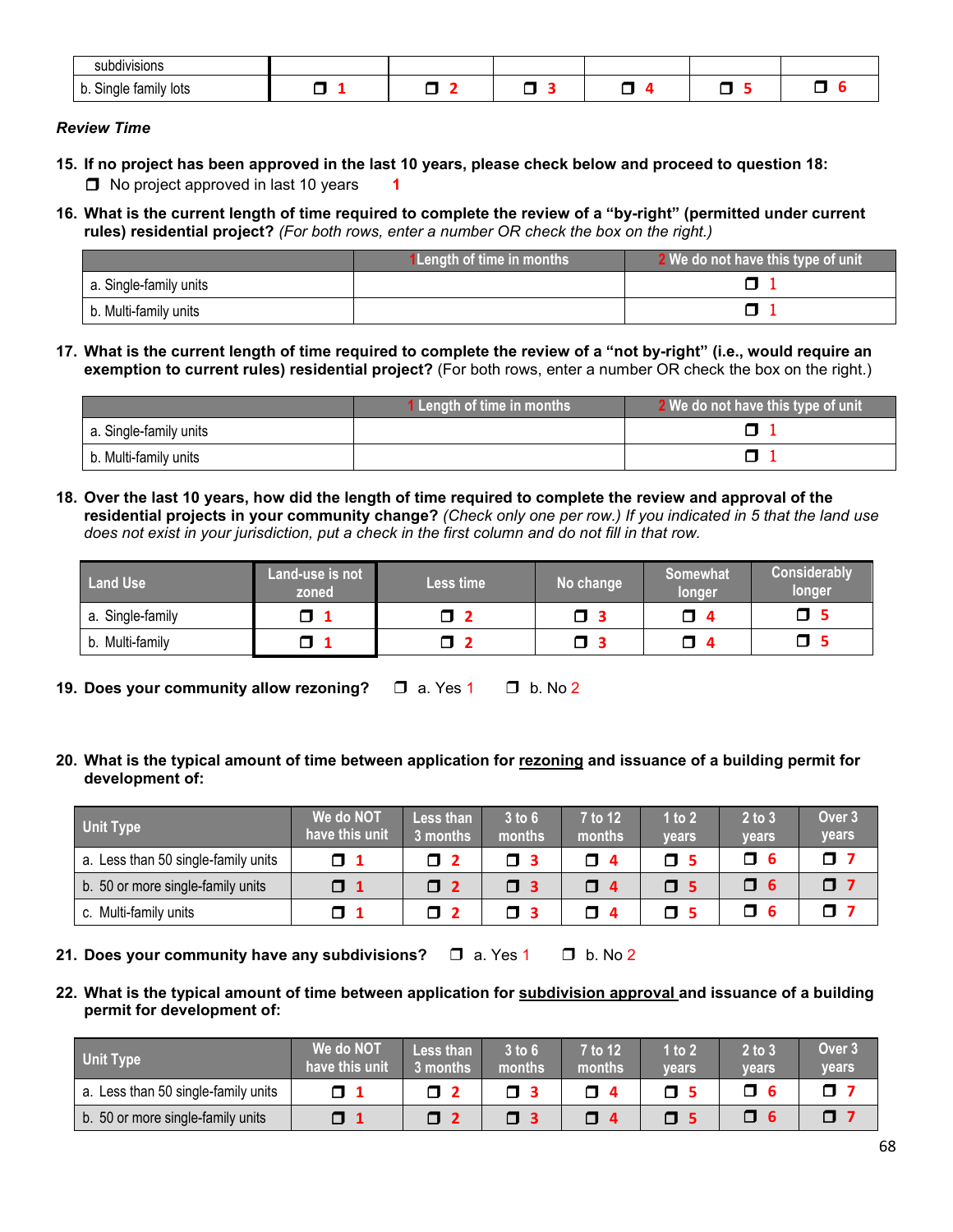| .<br>Multi-family units<br>v. | $\overline{\phantom{0}}$ |  |  |  | $\sim$ |  |  |
|-------------------------------|--------------------------|--|--|--|--------|--|--|
|-------------------------------|--------------------------|--|--|--|--------|--|--|

#### **23. In case we need to contact you for follow-up, please provide the following information.** (*Optional*)

# Name \_\_\_\_\_\_\_\_\_\_\_\_\_\_\_\_\_\_\_\_\_\_\_\_\_\_\_\_\_\_\_\_\_\_\_\_\_\_\_\_Phone number \_\_\_\_\_\_\_\_\_\_\_\_\_\_\_\_\_\_\_\_\_\_\_\_\_\_\_\_\_\_\_\_\_\_\_

Title \_\_\_\_\_\_\_\_\_\_\_\_\_\_\_\_\_\_\_\_\_\_\_\_\_\_\_\_\_\_\_\_\_\_\_\_\_\_\_\_\_\_Email \_\_\_\_\_\_\_\_\_\_\_\_\_\_\_\_\_\_\_\_\_\_\_\_\_\_\_\_\_\_\_\_\_\_\_\_\_\_\_\_\_\_

*Thank you for taking the time to complete this survey!*

**Please return the survey to: ICMA Survey Research 777 North Capitol Street, NE, Suite 500, Washington DC 20002-4201 You may scan and email your survey to surveyresearch@icma.org**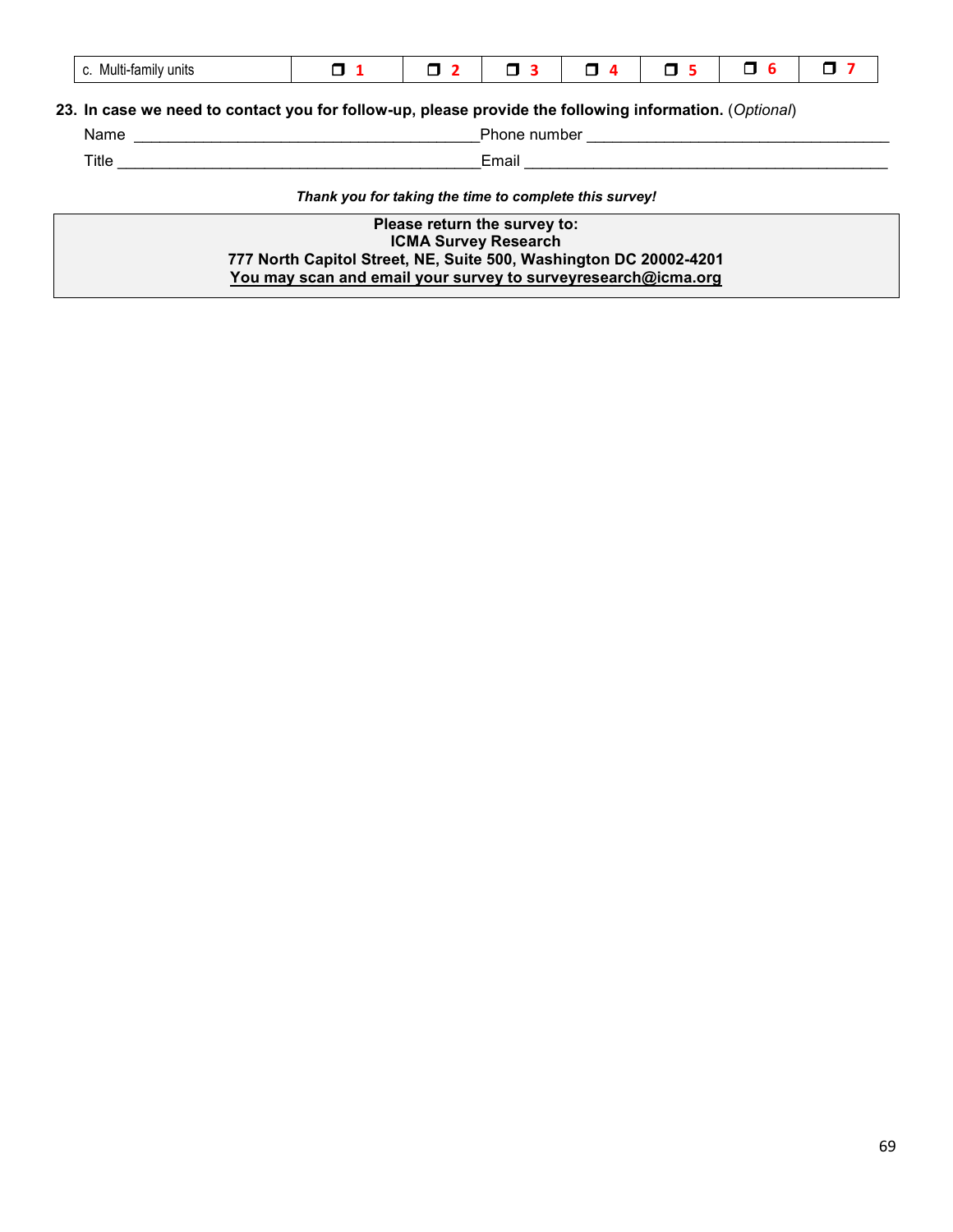Zell/Lurie Real Estate Center Wharton School, University of Pennsylvania

# **SURVEY ON RESIDENTIAL LAND-USE REGULATION**

### **JURISDICTION**

| Name of Jurisdiction                                              | Zip Code      |
|-------------------------------------------------------------------|---------------|
| Type of Jurisdiction                                              |               |
| (City, County, Township, Town, Village, Borough)                  |               |
| Size of Jurisdiction<br><u>square</u> miles                       |               |
| Population                                                        |               |
| Current population estimate                                       |               |
| Population growth: Past 5 years<br>$\%$<br>Projected next 5 years | $\frac{0}{0}$ |

## **GENERAL CHARACTERISTICS OF LAND REGULATORY PROCESS**

**1.** In your community, how involved are the following organizations in affecting residential building activities and/or growth management procedures? Please rate the importance of each on a scale of 1 to 5 by circling the appropiate number  $(1 = not at all involved; 5 = very involved).$ 

| - Local Council, Managers, Commissioners |  |  |  |
|------------------------------------------|--|--|--|
| - Community pressure                     |  |  |  |
| - County legislature                     |  |  |  |
| - State legislature                      |  |  |  |
| - Local courts                           |  |  |  |
| - State courts                           |  |  |  |
|                                          |  |  |  |

**2.** Which of the following are required to approve zoning changes, and by what vote?

|                                          | Yes | Yes, by simple<br>majority | Yes, by more than<br>simple majority | N <sub>o</sub> |
|------------------------------------------|-----|----------------------------|--------------------------------------|----------------|
| - Local Planning commission              |     |                            |                                      |                |
| - Local Zoning Board                     |     |                            |                                      |                |
| - Local Council, Managers, Commissioners |     |                            |                                      |                |
| - County Board of Commissioners          |     |                            |                                      |                |
| - County Zoning Board                    |     |                            |                                      |                |
| - Environmental Review Board             |     |                            |                                      |                |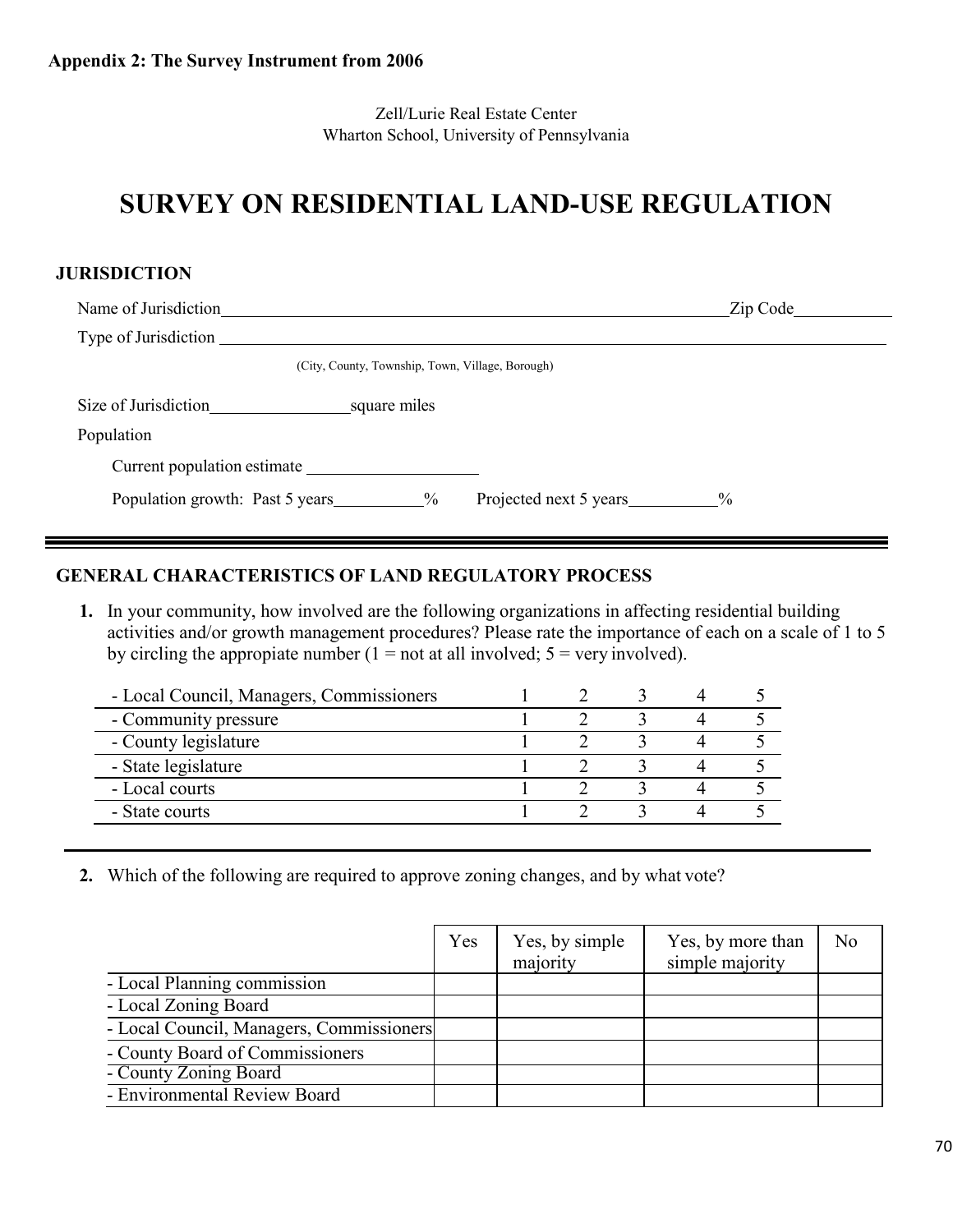**3.** Which of the following are required to approve a new project that does not need rezoning, and bywhat vote?

|                                          | Yes | Yes, by simple<br>majority | Yes, by more than<br>simple majority | N <sub>o</sub> |
|------------------------------------------|-----|----------------------------|--------------------------------------|----------------|
| - Planning Commission                    |     |                            |                                      |                |
| - Local Council, Managers, Commissioners |     |                            |                                      |                |
| - County Board                           |     |                            |                                      |                |
| - Environmental Review Board             |     |                            |                                      |                |
| - Public Health Office                   |     |                            |                                      |                |
| - Design Review Board                    |     |                            |                                      |                |

**4.** On a scale of 1 to 5, please rate the importance of each of the following factors in regulating the rate of residential development in your community ( $1 = not$  at all important;  $5 = very$  important). Please circle the appropriate number.

|                                                      | Single Family Units |   |   |   |   | Multi Family Units |                |   |   |  |
|------------------------------------------------------|---------------------|---|---|---|---|--------------------|----------------|---|---|--|
| - Supply of land                                     |                     | 2 |   |   |   |                    | $\overline{2}$ | 3 | 4 |  |
| - Cost of new infrastructure                         |                     | 2 | 3 | 4 | 5 |                    | $\overline{2}$ | 3 | 4 |  |
| - Density restrictions                               |                     | 2 | 3 | 4 | 5 |                    | $\overline{2}$ | 3 | 4 |  |
| - Impact fees/exactions                              |                     | 2 | 3 | 4 | 5 |                    | 2              | 3 | 4 |  |
| - City budget constraints                            |                     | 2 | 3 | 4 | 5 |                    | 2              | 3 | 4 |  |
| - City Council opposition to growth                  |                     | 2 | 3 | 4 | 5 |                    | 2              | 3 | 4 |  |
| - Citizen opposition to growth                       |                     | 2 | 3 | 4 | 5 |                    | $\overline{2}$ | 3 | 4 |  |
| - School crowding                                    |                     | 2 | 3 | 4 | 5 |                    | $\overline{2}$ | 3 | 4 |  |
| - Length of review process for zoning                |                     | 2 | 3 | 4 | 5 |                    | $\overline{2}$ | 3 | 4 |  |
| - Length of review process for building permits      |                     | 2 | 3 | 4 | 5 |                    | 2              | 3 | 4 |  |
| - Length of review process for land development plan |                     | 2 | 3 | 4 | 5 |                    |                | 3 | 4 |  |
|                                                      |                     |   |   |   |   |                    |                |   |   |  |

 $\overline{\Gamma}$ 

┑

┯

## **RULES OF RESIDENTIAL LAND USE REGULATION**

**5.** Does your community place annual limits on the total allowable:

|                                                                         | Yes | N٥ |
|-------------------------------------------------------------------------|-----|----|
| - No. of building permits – single family?                              |     |    |
| $\overline{-N_0}$ . of building permits – multi-family?                 |     |    |
| - No. of residential units authorized for construction – single family? |     |    |
| - No. of residential units authorized for construction – multi-family?  |     |    |
| - No. of multi-family dwellings?                                        |     |    |
| - No. of units in multi-family dwellings?                               |     |    |

### **6.** To build, do developers have to meet these requirements?

|                                                                                      | Y es |  |
|--------------------------------------------------------------------------------------|------|--|
| - Meet the minimum lot size requirement?                                             |      |  |
| If yes: $\frac{1}{2}$ acre or more<br>$\frac{1}{2}$ acre or less                     |      |  |
| 2 acres or more<br>1 acre or more                                                    |      |  |
| - Include "affordable housing" (however defined)?                                    |      |  |
| - Supply mandatory dedication of space or open space (or fee in lieu of dedication)? |      |  |
| - Pay allocable share of costs of infrastructure improvement?                        |      |  |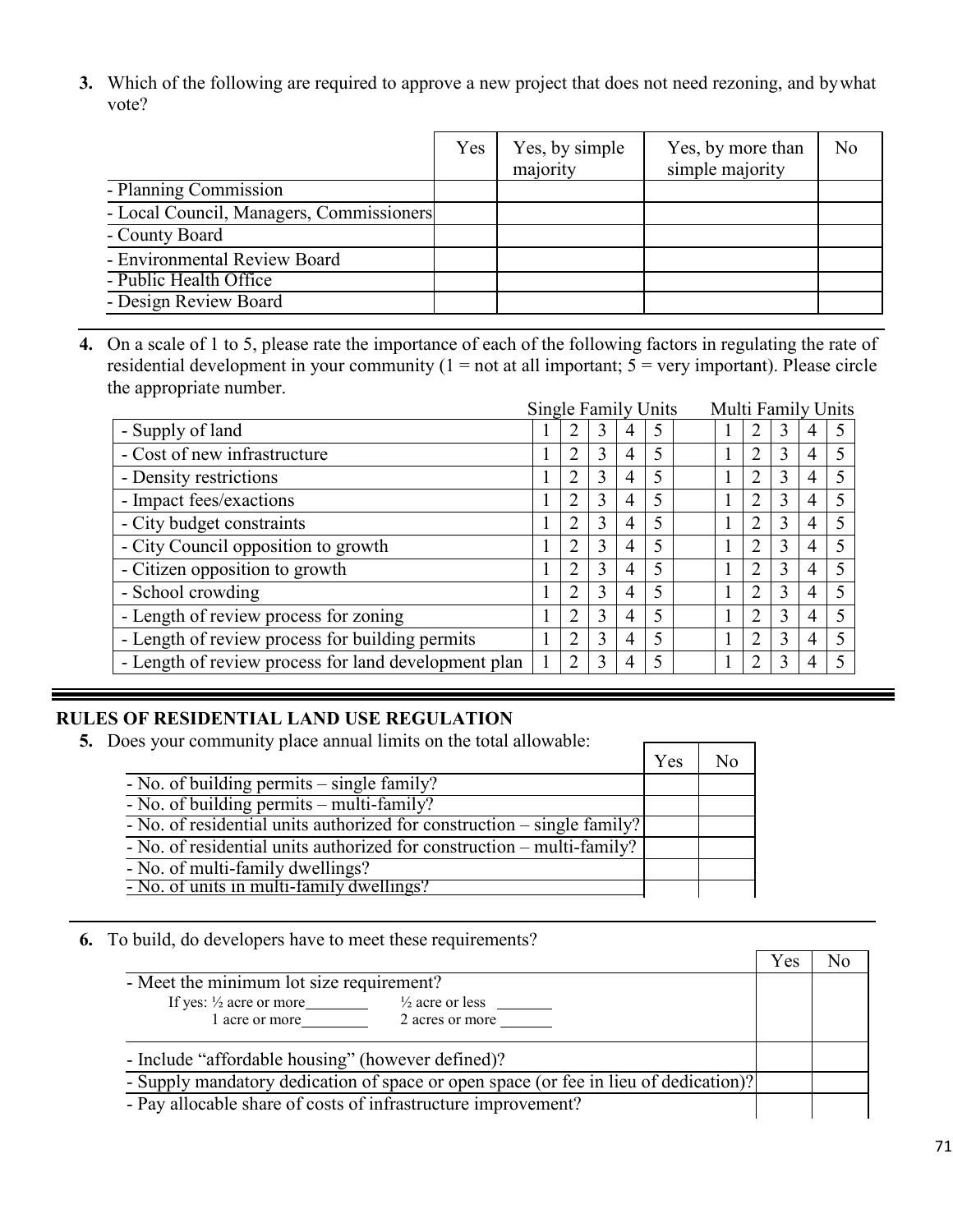## **SPECIFIC CHARACTERISTICS**

**7.** How does the acreage of land zoned for the following land uses compare to demand?

|                 | Far more than<br>demanded | More than<br>demanded | About right | Less than<br>demanded | Far less than<br>demanded |
|-----------------|---------------------------|-----------------------|-------------|-----------------------|---------------------------|
| - Single-family |                           |                       |             |                       |                           |
| - Multi-family  |                           |                       |             |                       |                           |
| - Commercial    |                           |                       |             |                       |                           |
| - Industrial    |                           |                       |             |                       |                           |

**8.** How much has the cost of lot development, including subdivisions, increased in the last 10 years? Please circle the appropriate category.

| $0 - 20\%$ | $1-40%$ | 41-60% | 61-80% | 81-100% | $>100\%$ |
|------------|---------|--------|--------|---------|----------|
|            |         |        |        |         |          |

**9.** How much has the cost of a single family lot increased in the last 10 years? Please circle the appropriate category.

| $0 - 20%$ | $-40%$ | 41-60% | $61 - 80\%$ | 81-100% | $>100\%$ |
|-----------|--------|--------|-------------|---------|----------|
|           |        |        |             |         |          |

**10.** What is the current length of time required to complete the review of residential projects in your community?

For single-family units: months For multi-family units: months

**11.** Over the last 10 years, how did the length of time required to complete the review and approval of residential projects in your community change?

|                       | no change | somewhat longer | considerably longer |
|-----------------------|-----------|-----------------|---------------------|
| - Single-family units |           |                 |                     |
| - Multi-family units  |           |                 |                     |

**12.** What is the typical amount of time between application for rezoning and issuance of a building permit for development of:

|                                    |          |      |      |      | Less than $\vert 3 \text{ to } 6 \vert 7 \text{ to } 12 \vert 13 \text{ to } 24 \vert$ If above 24, |
|------------------------------------|----------|------|------|------|-----------------------------------------------------------------------------------------------------|
|                                    | $3$ mos. | mos. | mos. | mos. | How long?                                                                                           |
| - Less than 50 single family units |          |      |      |      |                                                                                                     |
| - 50 or more single family units   |          |      |      |      |                                                                                                     |
| - Multi-family units               |          |      |      |      |                                                                                                     |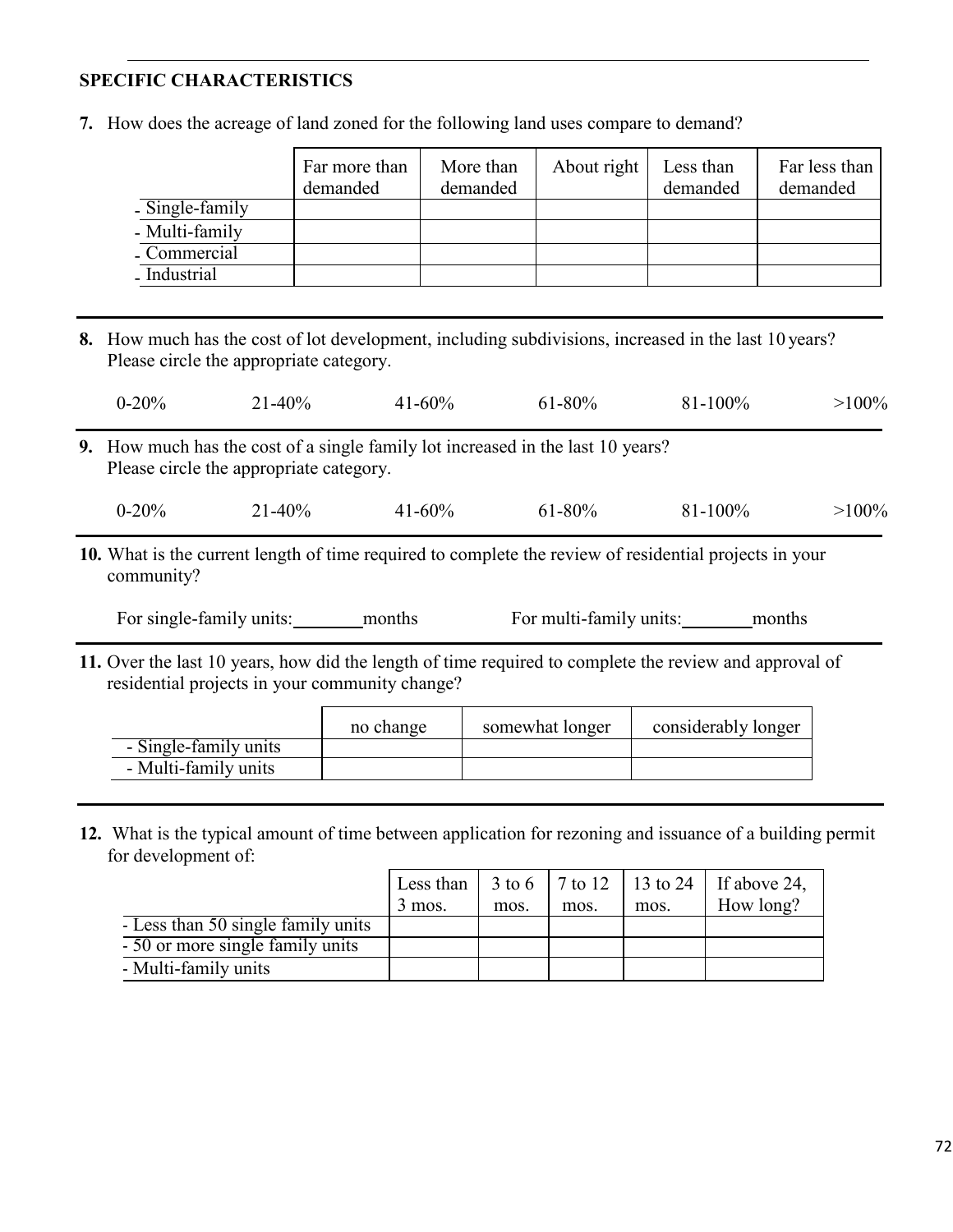**13.** What is the typical amount of time between application for subdivision approval and the issuance of a building permit (assume proper zoning is already in place) for the development of:

|                                    |          |      |      |      | Less than $\vert 3 \text{ to } 6 \vert 7 \text{ to } 12 \vert 13 \text{ to } 24 \vert$ If above 24, |
|------------------------------------|----------|------|------|------|-----------------------------------------------------------------------------------------------------|
|                                    | $3$ mos. | mos. | mos. | mos. | How long?                                                                                           |
| - Less than 50 single family units |          |      |      |      |                                                                                                     |
| - 50 or more single family units   |          |      |      |      |                                                                                                     |
| - Multi-family units               |          |      |      |      |                                                                                                     |

**14.** How many applications for zoning changes were submitted in your community in the last 12 months?

**15.** How many applications for zoning changes were approved in your community in the last 12 months?

In the event we might need to clarify any of the answers to the above questions, we would appreciate the following information, which will be held in total confidence.

| Name                                                                           |        |  |  |  |  |
|--------------------------------------------------------------------------------|--------|--|--|--|--|
| Title                                                                          |        |  |  |  |  |
| Organization                                                                   |        |  |  |  |  |
| Address                                                                        |        |  |  |  |  |
| Phone                                                                          |        |  |  |  |  |
| Fax                                                                            | E-mail |  |  |  |  |
| Please check this box if you would like to receive the results of this survey. |        |  |  |  |  |

Thank you very much for taking the time to complete this survey.

June 2004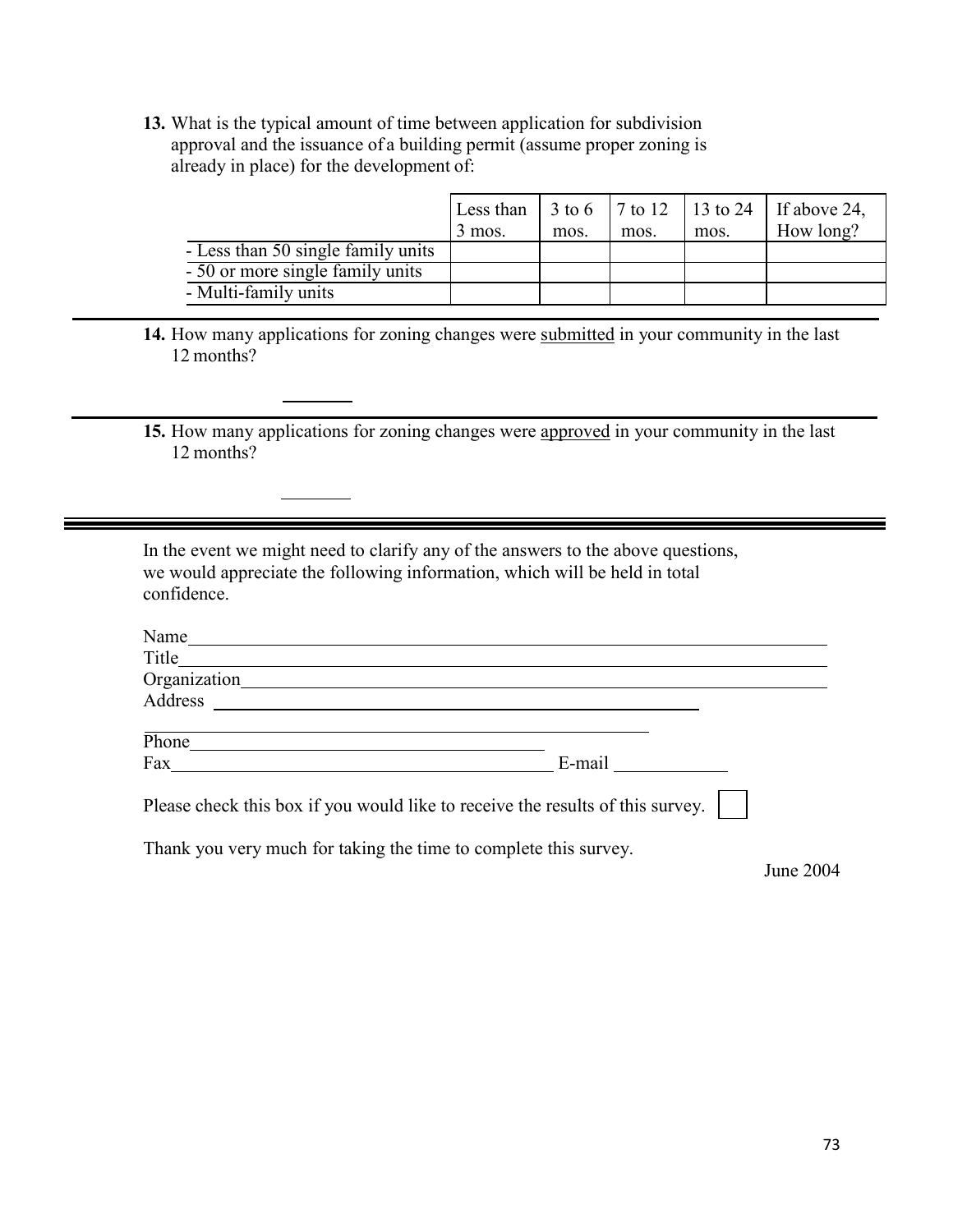## **APPENDIX 3 – INDEX CONSTRUCTION DETAILS**

| <b>INDEX</b> | <b>COMPONENT</b>  | <b>VARIABLE</b>                                          | <b>DEFINITION</b>                                                                                                                                                                                  | <b>CODE</b>                                       | <b>SOURCE</b>                                                                                                                 |
|--------------|-------------------|----------------------------------------------------------|----------------------------------------------------------------------------------------------------------------------------------------------------------------------------------------------------|---------------------------------------------------|-------------------------------------------------------------------------------------------------------------------------------|
|              |                   | <b>LONG NAME</b>                                         |                                                                                                                                                                                                    |                                                   |                                                                                                                               |
| <b>LPPI</b>  | LocalCouncil      | Local Council, Managers,<br>Commissioners<br>Involvement | The degree of involvement of the<br>local council, managers, and<br>commissioners in affecting the<br>residential building activities<br>and/or growth management<br>procedures of a jurisdiction. | $1 =$ not at all involved; $5 =$<br>very involved | Question 3a of<br>survey                                                                                                      |
| <b>LPPI</b>  | CommunityPressure | <b>Community Pressure</b><br>Involvement                 | The degree of involvement of<br>community pressure in affecting<br>the residential building activities<br>and/or growth management<br>procedures of a jurisdiction.                                | $1 =$ not at all involved; $5 =$<br>very involved | Question 3b of<br>survey                                                                                                      |
| <b>LPPI</b>  | Other             | Other Entity                                             | The degree of involvement of<br>some other entity in affecting<br>residential building activities<br>and/or growth management<br>procedures of a jurisdiction.                                     | $1 =$ not at all involved; $5 =$<br>very involved | Question 3f of<br>survey                                                                                                      |
| <b>LPPI</b>  | BallotInitiatives | Total # of Conservation<br>Initiatives Approved          | Number of ballot initiatives passed<br>by the jurisdiction from 2008 to<br>2018.                                                                                                                   | # of initiatives                                  | Trust for the<br>Public Land,<br>Landvote<br>database<br>https://tpl.quick<br>base.com/db/bb<br>qna2qct?a=dbpa<br>ge&pageID=8 |
|              |                   |                                                          | <b>LPPI</b> = $LocalCount + Community Pressure + Other + BallotInitiations$                                                                                                                        |                                                   |                                                                                                                               |
|              |                   |                                                          |                                                                                                                                                                                                    |                                                   |                                                                                                                               |
|              |                   |                                                          |                                                                                                                                                                                                    |                                                   |                                                                                                                               |
| <b>SPII</b>  | StateLeg          | State Legislature<br>Involvement (STATE<br>AVERAGE)      | The degree of involvement of the<br>state legislature in affecting the<br>residential building activities<br>and/or growth management<br>procedures of a jurisdiction.                             | $1 =$ not at all involved; $5 =$<br>very involved | Question 3c of<br>survey                                                                                                      |
|              |                   |                                                          | <b>SPII</b> =StateLeg                                                                                                                                                                              |                                                   |                                                                                                                               |
|              |                   |                                                          |                                                                                                                                                                                                    |                                                   |                                                                                                                               |
|              |                   |                                                          |                                                                                                                                                                                                    |                                                   |                                                                                                                               |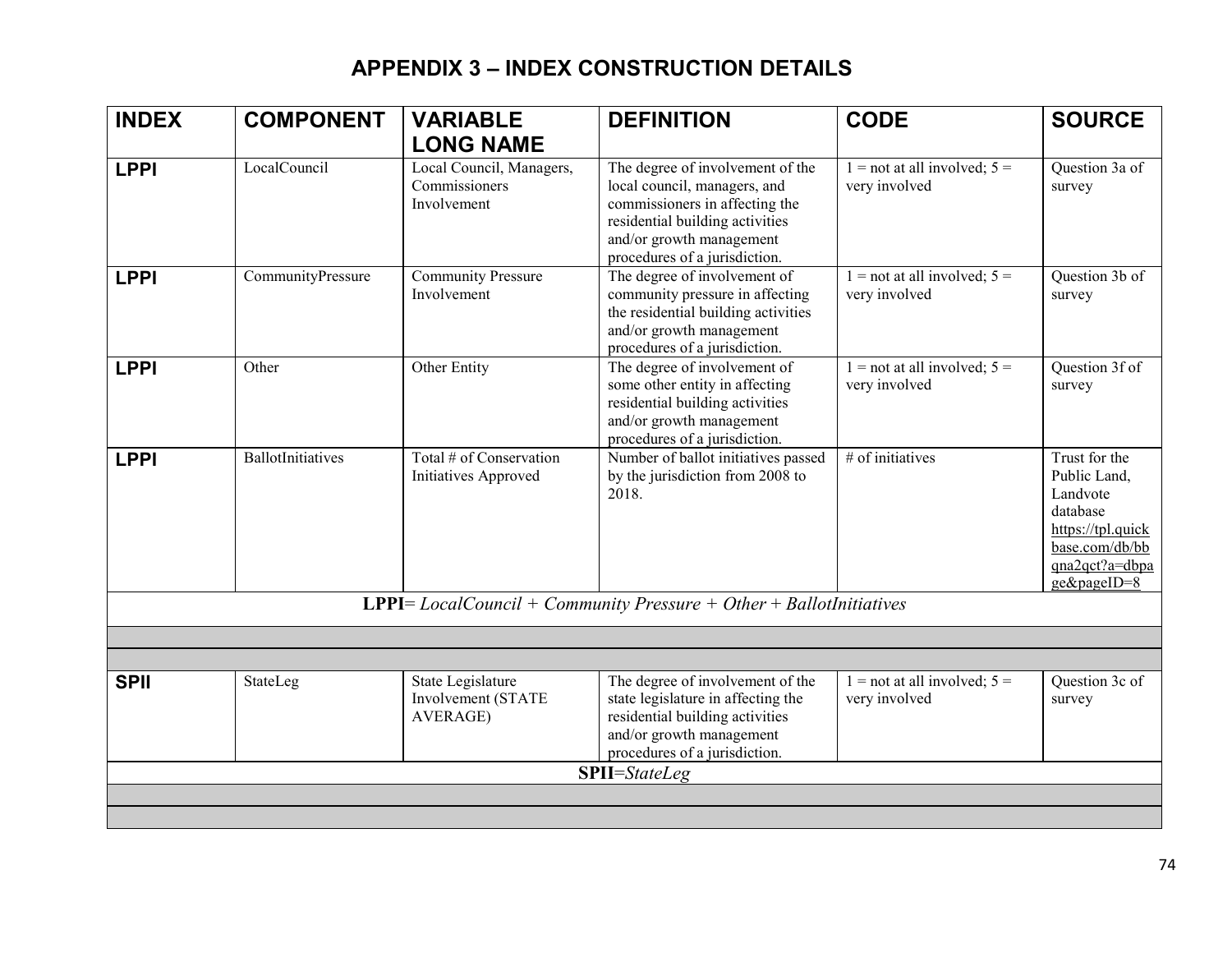|             | <b>Appendix 3 Continued</b> |                                                                                      |                                                                                                                                                              |                                                                                        |                          |
|-------------|-----------------------------|--------------------------------------------------------------------------------------|--------------------------------------------------------------------------------------------------------------------------------------------------------------|----------------------------------------------------------------------------------------|--------------------------|
| <b>CII</b>  | LocalCourt                  | Local Court Involvement                                                              | The degree of involvement of local<br>court in affecting the residential<br>building activities and/or growth<br>management procedures of a<br>jurisdiction. | $1 =$ not at all involved; $5 =$<br>very involved                                      | Question 3d of<br>survey |
| <b>CII</b>  | <b>StateCourt</b>           | <b>State Court Involvement</b>                                                       | The degree of involvement of state<br>court in affecting the residential<br>building activities and/or growth<br>management procedures of a<br>jurisdiction. | $1 =$ not at all involved; $5 =$<br>very involved                                      | Question 3e of<br>survey |
|             |                             |                                                                                      | $CII = Local Court + StateCount$                                                                                                                             |                                                                                        |                          |
|             |                             |                                                                                      |                                                                                                                                                              |                                                                                        |                          |
|             |                             |                                                                                      |                                                                                                                                                              |                                                                                        |                          |
| <b>LPAI</b> | LocalPlan                   | Local Planning Commission<br>Required to Approve New<br>Projects                     | The requirement that a local<br>planning commission review and<br>approve a new project that does not<br>need rezoning.                                      | Recoded as:<br>$0$ = not required<br>$1 = required,$<br>$2$ = required & supermajority | Question 4a of<br>survey |
| <b>LPAI</b> | LocalZone                   | Local Zoning Board<br>Required to Approve<br>Zoning Changes                          | The requirement that a local<br>zoning board review and approve a<br>new project that does not need<br>rezoning.                                             | Recoded as:<br>$0$ = not required<br>$1 = required,$<br>$2$ = required & supermajority | Question 4b of<br>survey |
| <b>LPAI</b> | LocCouncil                  | Local Council, Managers,<br>Commissioners Required to<br><b>Approve New Projects</b> | The requirement that local council,<br>managers, or commissioners<br>review and approve a new project<br>that does not need rezoning.                        | Recoded as:<br>$0$ = not required<br>$1 = required,$<br>$2$ = required & supermajority | Question 4c of<br>survey |
| <b>LPAI</b> | CountyComm                  | County Board of<br>Commissioners Required to<br><b>Approve New Projects</b>          | The requirement that the county<br>board review and approve a new<br>project that does not need<br>rezoning.                                                 | Recoded as:<br>$0$ = not required<br>$1 = required,$<br>$2$ = required & supermajority | Question 4d of<br>survey |
| <b>LPAI</b> | CountyZone                  | County Zoning Board<br>Required to Approve<br>Zoning Changes                         | The requirement that the county<br>zoning board review and approve a<br>new project that does not need<br>rezoning.                                          | Recoded as:<br>$0$ = not required<br>$1 = required,$<br>$2$ = required & supermajority | Question 4e of<br>survey |
| <b>LPAI</b> | Environ                     | <b>Environmental Review</b><br>Board Required to Approve<br>New Projects             | The requirement that an<br>environmental review board<br>approve a new project that does not<br>need rezoning.                                               | Recoded as:<br>$0$ = not required<br>$1 = required,$<br>$2$ = required & supermajority | Question 4f of<br>survey |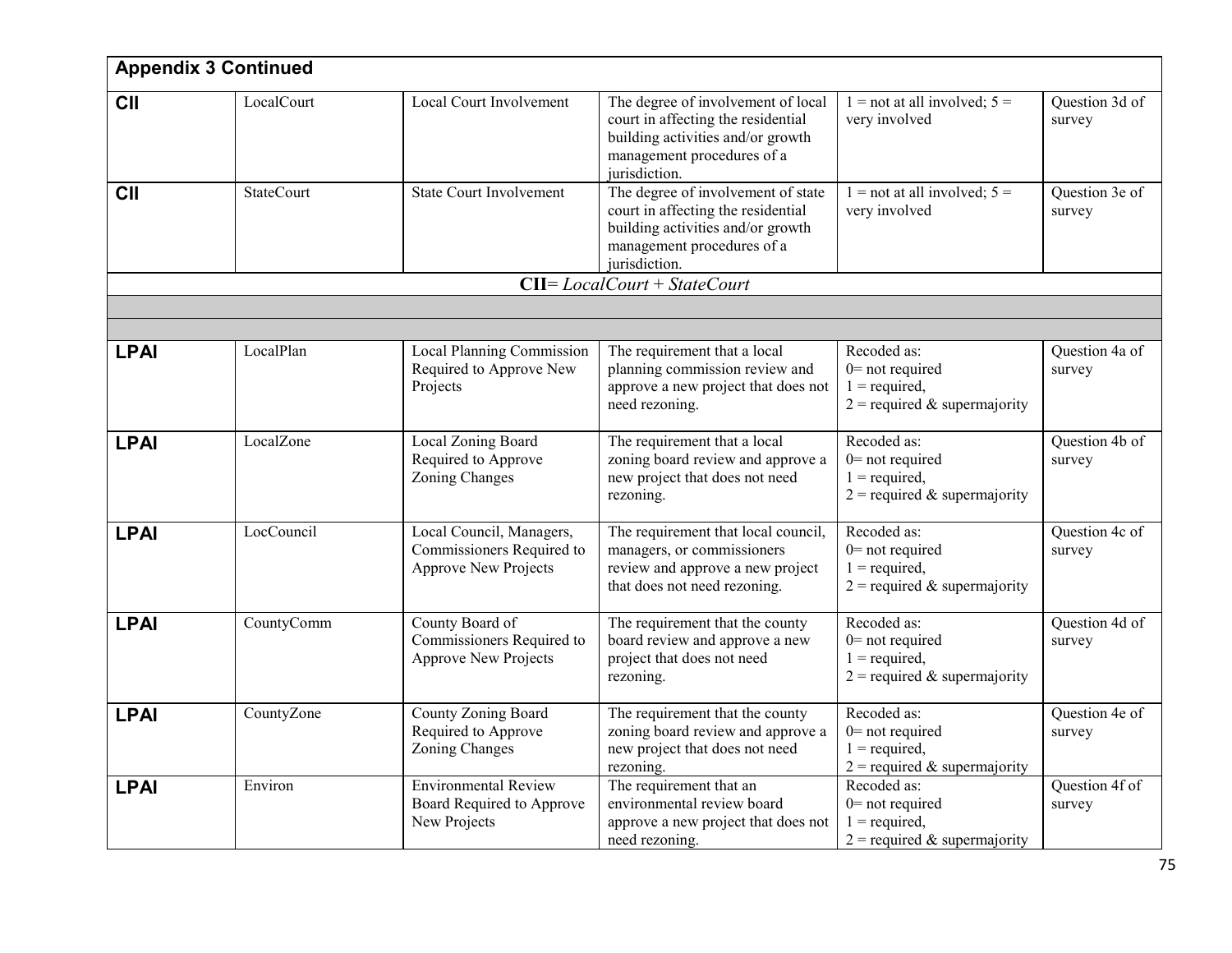|             | <b>Appendix 3 Continued</b> |                                                                                        |                                                                                                                                 |                                                                                         |                          |
|-------------|-----------------------------|----------------------------------------------------------------------------------------|---------------------------------------------------------------------------------------------------------------------------------|-----------------------------------------------------------------------------------------|--------------------------|
| <b>LPAI</b> | PubHealth                   | Public Health Office<br>Required to Approve New<br>Projects                            | The requirement that the public<br>health office review and approve a<br>new project that does not need<br>rezoning.            | Recoded as:<br>$0$ = not required<br>$1 = required,$<br>$2$ = required & supermajority  | Question 4h of<br>survey |
| <b>LPAI</b> | Design                      | Design Review Board<br>Required to Approve New<br>Projects                             | The requirement that a design<br>review board approve a new<br>project that does not need<br>rezoning.                          | Recoded as:<br>$0$ = not required<br>$1 = required,$<br>$2$ = required & supermajority  | Question 4i of<br>survey |
| <b>LPAI</b> | Other                       | Other Entity                                                                           | The requirement that some other<br>entity approve a new project that<br>does not need rezoning.                                 | Recoded as:<br>$0$ = not required<br>$1 = required,$<br>$2$ = required & supermajority  | Question 4j of<br>survey |
|             |                             |                                                                                        | $LPAI = LocalPlan + LocZone + LocCount + CountyComm + CountyZone + Environment + PubHealth + Design + Other$                    |                                                                                         |                          |
|             |                             |                                                                                        |                                                                                                                                 |                                                                                         |                          |
|             |                             |                                                                                        |                                                                                                                                 |                                                                                         |                          |
| <b>LZAI</b> | LocalPlan                   | Local Planning Commission<br>Required to Approve New<br>Projects                       | The requirement that a local<br>planning commission review and<br>approve a new project that entails<br>rezoning.               | Recoded as:<br>$0$ = not required<br>$1 = required,$<br>$2$ = required & supermajority  | Question 4k of<br>survey |
| <b>LZAI</b> | LocalZone                   | Local Zoning Board<br>Required to Approve<br>Zoning Changes                            | The requirement that a local<br>zoning board review and approve a<br>new project that entails rezoning.                         | Recoded as:<br>$0$ = not required<br>$1 = required$ ,<br>$2$ = required & supermajority | Question 4i of<br>survey |
| <b>LZAI</b> | LocCouncil                  | Local Council, Managers,<br>Commissioners Required to<br><b>Approve Zoning Changes</b> | The requirement that local council,<br>managers, or commissioners<br>review and approve a new project<br>that entails rezoning. | Recoded as:<br>$0$ = not required<br>$1 = required,$<br>$2$ = required & supermajority  | Question 4m of<br>survey |
| <b>LZAI</b> | CountyComm                  | County Board of<br>Commissioners Required to<br><b>Approve Zoning Changes</b>          | The requirement that the county<br>board of commissioners review<br>and approve a new project that<br>entails rezoning.         | Recoded as:<br>$0$ = not required<br>$1 = required$ ,<br>$2$ = required & supermajority | Question 4n of<br>survey |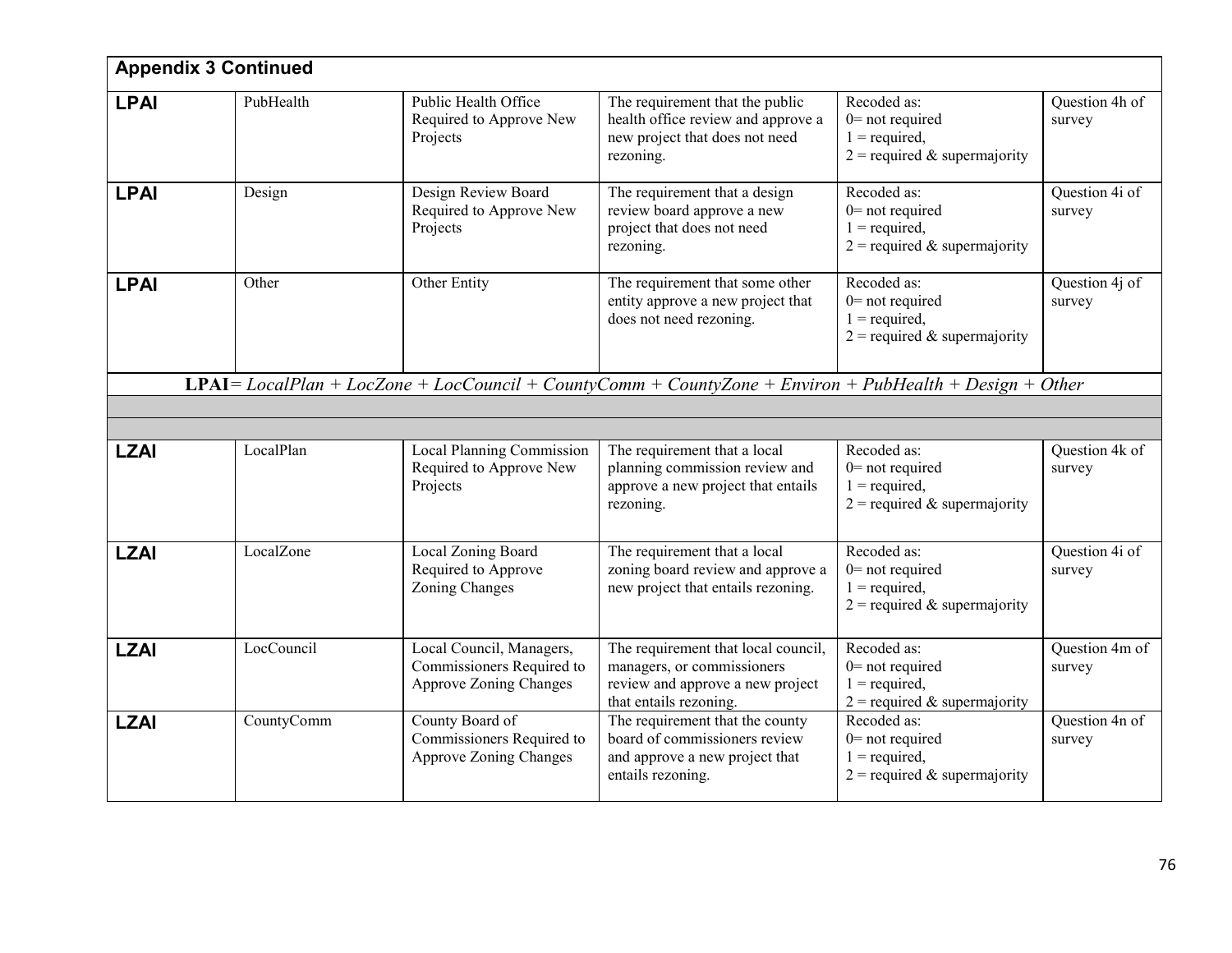|             | <b>Appendix 3 Continued</b> |                                                                            |                                                                                                                             |                                                                                        |                          |  |  |
|-------------|-----------------------------|----------------------------------------------------------------------------|-----------------------------------------------------------------------------------------------------------------------------|----------------------------------------------------------------------------------------|--------------------------|--|--|
| <b>LZAI</b> | CountyZone                  | County Zoning Board<br>Required to Approve<br>Zoning Changes               | The requirement that the county<br>zoning board review and approve a<br>new project that entails rezoning.                  | Recoded as:<br>$0$ = not required<br>$1 = required,$<br>$2$ = required & supermajority | Question 4o of<br>survey |  |  |
| <b>LZAI</b> | Environ                     | <b>Environmental Review</b><br>Board Required to Approve<br>Zoning Changes | The requirement that an<br>environmental review board<br>approve a new project that entails<br>rezoning.                    | Recoded as:<br>$0$ = not required<br>$1 = required,$<br>$2$ = required & supermajority | Question 4p of<br>survey |  |  |
| <b>LZAI</b> | PubHealth                   | Public Health Office<br>Required to Approve New<br>Projects                | The requirement that the public<br>healthy review board approve a<br>new project that entails rezoning.                     | Recoded as:<br>$0$ = not required<br>$1 = required,$<br>$2$ = required & supermajority | Question 4r of<br>survey |  |  |
| <b>LZAI</b> | Design                      | Design Review Board<br>Required to Approve New<br>Projects                 | The requirement that a design<br>review board approve a new<br>project that entails rezoning.                               | Recoded as:<br>$0$ = not required<br>$1 = required,$<br>$2$ = required & supermajority | Question 4s of<br>survey |  |  |
| <b>LZAI</b> | Other                       | Other Entity                                                               | The requirement that some other<br>entity approve a new project that<br>entails rezoning.                                   | Recoded as:<br>$0$ = not required<br>$1 = required,$<br>$2$ = required & supermajority | Question 4t of<br>survey |  |  |
|             |                             |                                                                            | <b>LZAI</b> = LocalPlan + LocZone + LocCouncil + CountyComm + CountyZone + Environ + PubHealth + Design + Other             |                                                                                        |                          |  |  |
|             |                             |                                                                            |                                                                                                                             |                                                                                        |                          |  |  |
| LAI         | TownMeet                    | Town Meeting Vote<br>Required to Approve<br>Zoning Changes                 | The requirement that all new<br>projects that entail rezoning be<br>voted on at a meeting of the<br>jurisdiction's citizens | Recoded as:<br>$0 = not required,$<br>$1 = required$                                   | Question 4q of<br>survey |  |  |
|             | $LAI = TownMeet$            |                                                                            |                                                                                                                             |                                                                                        |                          |  |  |
|             |                             |                                                                            |                                                                                                                             |                                                                                        |                          |  |  |
|             |                             |                                                                            |                                                                                                                             |                                                                                        |                          |  |  |
|             |                             |                                                                            |                                                                                                                             |                                                                                        |                          |  |  |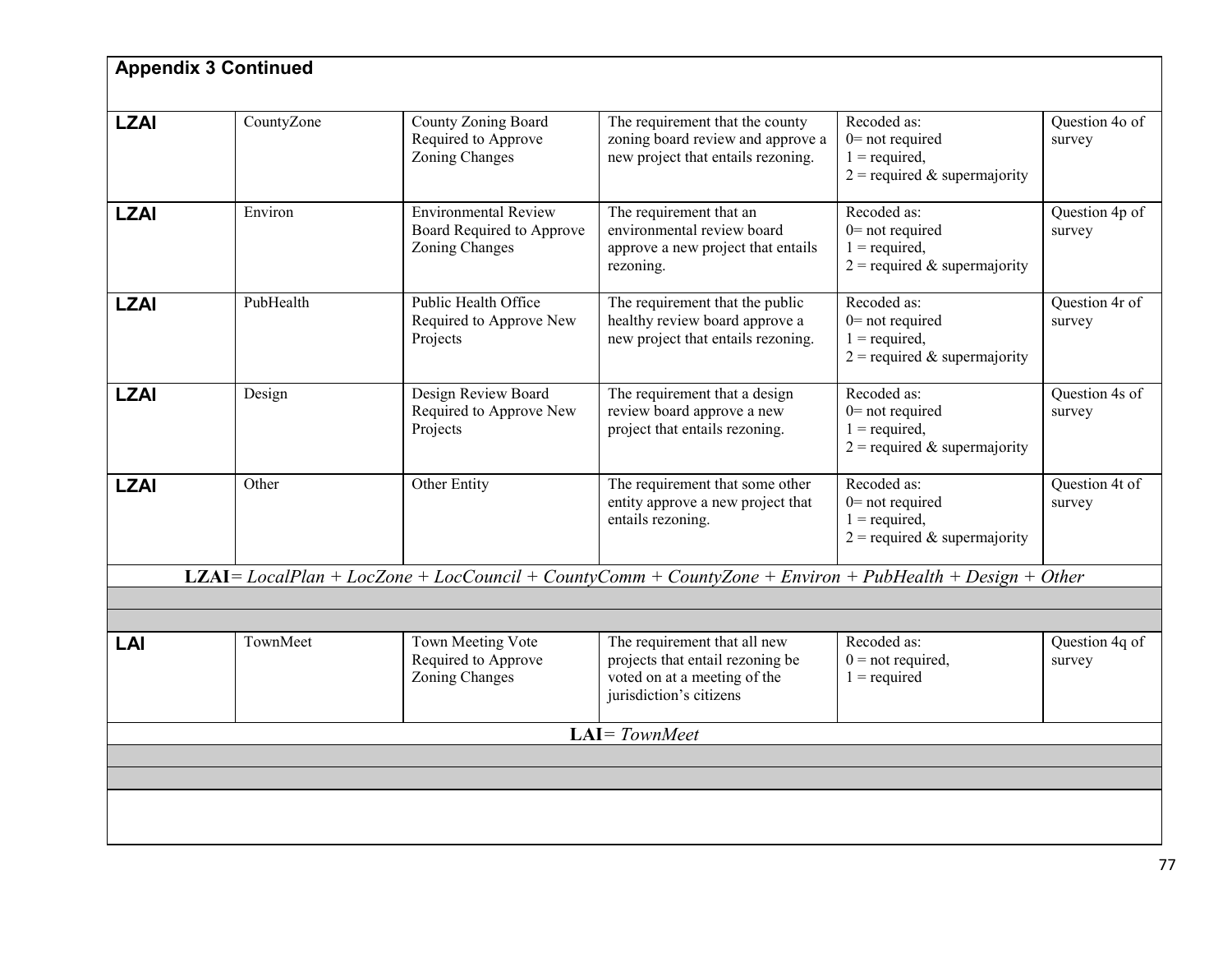|            | <b>Appendix 3 Continued</b> |                                                                   |                                                                                                                                                                        |                                      |                                |
|------------|-----------------------------|-------------------------------------------------------------------|------------------------------------------------------------------------------------------------------------------------------------------------------------------------|--------------------------------------|--------------------------------|
| <b>SRI</b> | <b>SFPermits</b>            | Limits on Building Permits,<br>Single Family                      | Annual limit on the total allowable<br>number of building permits for<br>single family homes.                                                                          | Recoded as:<br>$0 = no$<br>$1 = yes$ | Question 8a of<br>survey       |
| <b>SRI</b> | <b>MFPermits</b>            | Limits on Building Permits,<br>Multi Family                       | Annual limit on the total allowable<br>number of building permits for<br>multi family homes.                                                                           | Recoded as:<br>$0 = no$<br>$1 = yes$ | Question 8b of<br>survey       |
| <b>SRI</b> | <b>SFConst</b>              | Limits on Residential Units<br>for Construction, Single<br>Family | Annual limit on the total allowable<br>number of single family residential<br>units authorized for construction.                                                       | Recoded as:<br>$0 = no$<br>$1 = yes$ | Question 8c of<br>survey       |
| <b>SRI</b> | <b>MFConst</b>              | Limits on Residential Units<br>for Construction, Multi<br>Family  | Annual limit on the total allowable<br>number of multi family residential<br>units authorized for construction.                                                        | Recoded as:<br>$0 = no$<br>$1 = yes$ | Question 8d of<br>survey       |
| <b>SRI</b> | MFBuild                     | Limits on Number of Units<br>in Multi Family Dwellings            | Annual limit on the number of<br>single family dwellings.                                                                                                              | Recoded as:<br>$0 = no$<br>$1 = yes$ | Question 8e of<br>survey       |
| <b>SRI</b> | MFUnitsDwell                | Limits on Multi Family<br>Dwellings                               | Annual limit on the number of<br>multi family dwellings.                                                                                                               | Recoded as:<br>$0 = no$<br>$1 = yes$ | Question 8f of<br>survey       |
|            |                             |                                                                   | $SRI = SFPermits + MFPermits + SFConst + MFConst + MFBuild + MFUnitsDwell$                                                                                             |                                      |                                |
|            |                             |                                                                   |                                                                                                                                                                        |                                      |                                |
| <b>DRI</b> | minlotsize                  | Minimum Lot Size<br>Requirement                                   | Whether the community has any<br>minimum lot size requirement                                                                                                          | Recoded as described below           | Questions 7a &<br>7b of survey |
|            |                             |                                                                   | $DRI=0$ if there is no minimum lot size regulation anywhere in the jurisdiction                                                                                        |                                      |                                |
|            |                             |                                                                   | <b>DRI</b> $=$ <i>l</i> if there is a minimum, but it is no larger than 0.5 acres                                                                                      |                                      |                                |
|            |                             |                                                                   | <b>DRI</b> = 2 if there is a minimum, and the largest one is from $0.5$ -1.0 acre<br><b>DRI</b> = $3$ if there is a minimum, and the largest one is from 1.0-2.0 acres |                                      |                                |
|            |                             |                                                                   | $DRI = 4$ , if there is a minimum, and the largest one is for more than 2 acres                                                                                        |                                      |                                |
|            |                             |                                                                   |                                                                                                                                                                        |                                      |                                |
|            |                             |                                                                   |                                                                                                                                                                        |                                      |                                |
|            |                             |                                                                   |                                                                                                                                                                        |                                      |                                |
|            |                             |                                                                   |                                                                                                                                                                        |                                      |                                |
|            |                             |                                                                   |                                                                                                                                                                        |                                      |                                |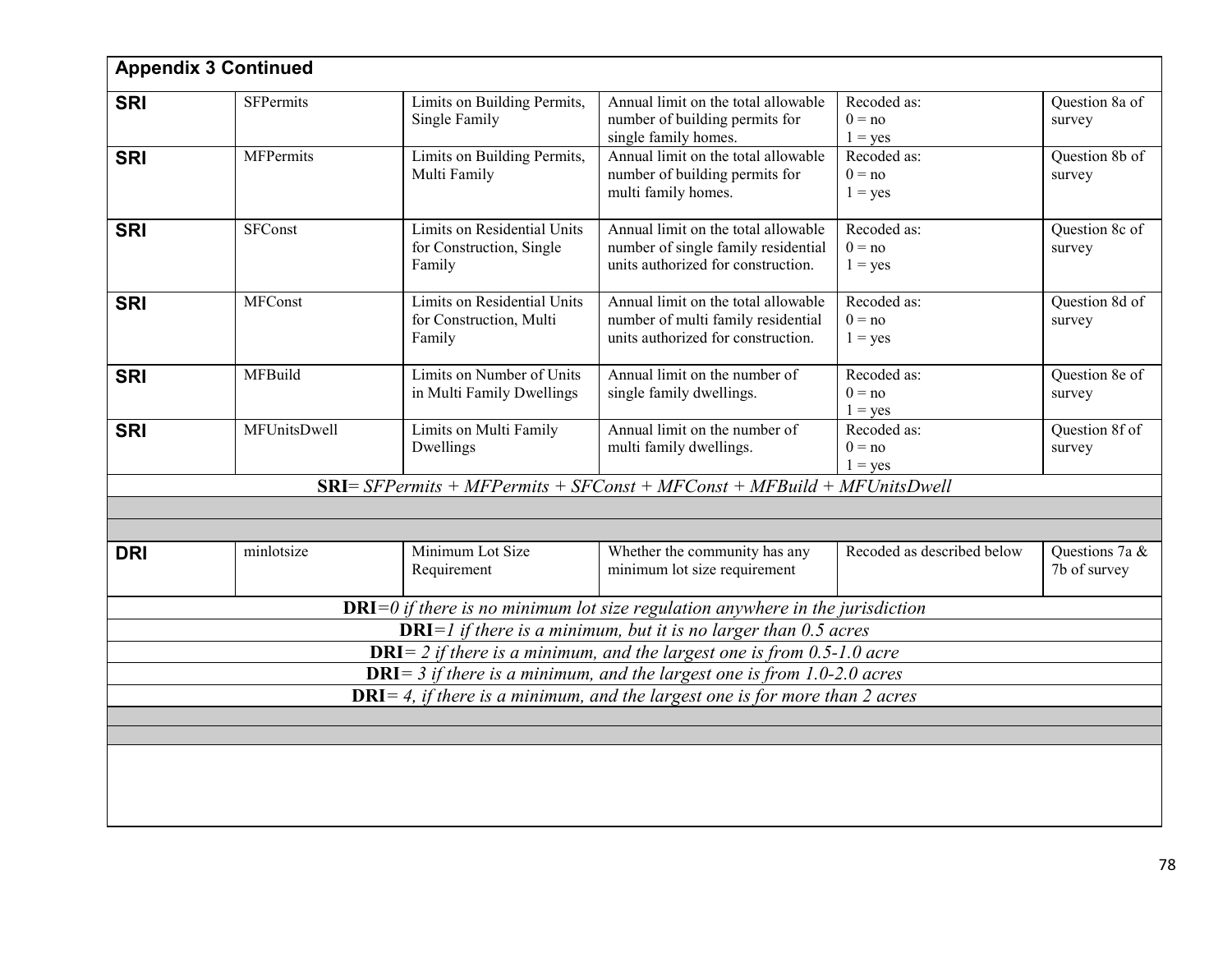|            | <b>Appendix 3 Continued</b> |                                                |                                                                                                                                                                             |                                            |                           |
|------------|-----------------------------|------------------------------------------------|-----------------------------------------------------------------------------------------------------------------------------------------------------------------------------|--------------------------------------------|---------------------------|
| <b>OSI</b> | <b>OSI</b>                  | Supply Open Space                              | Response indicating that<br>developers are required to supply<br>mandatory dedication of open<br>space, or open space, or a fee in<br>lieu of dedication in order to build. | Recoded as:<br>$0 = no$ ,<br>$1 = yes$     | Question 9b of<br>survey  |
| EI         | EI                          | Pay Costs of Improvement                       | Response indicating that<br>developers are required to pay<br>allocable share of costs of<br>infrastructure improvement in<br>order to build.                               | Recoded as:<br>$0 = no$ ,<br>$1 = yes$     | Question 9c of<br>survey  |
|            |                             |                                                |                                                                                                                                                                             |                                            |                           |
| <b>AHI</b> | AHI                         | Affordable Housing                             | Response indicating that<br>developers are required to include<br>affordable housing, however<br>defined, in their projects in order to<br>build.                           | Recoded as:<br>$0 = no$ ,<br>$1 = yes$     | Question 9a of<br>survey  |
|            |                             |                                                |                                                                                                                                                                             |                                            |                           |
| <b>ADI</b> | sfprojrev                   | Length of Residential<br>Review, Single Family | The average length of time<br>required to complete the review of<br>a "by-right" single family<br>residential projects in a<br>jurisdiction.                                | # of months reported in<br>survey response | Question 16a of<br>survey |
| <b>ADI</b> | mfprojrev                   | Length of Residential<br>Review, Multi Family  | The average length of time<br>required to complete the review of<br>"by-right" multi-family residential<br>projects in a jurisdiction.                                      | # of months reported in<br>survey response | Question 16b of<br>survey |
| <b>ADI</b> | nsfprojrev                  | Length of Residential<br>Review, Single Family | The average length of time<br>required to complete the review of<br>a "not by-right" single family<br>residential projects in a<br>jurisdiction.                            | # of months reported in<br>survey response | Question 17a of<br>survey |
| <b>ADI</b> | nmfprojrev                  | Length of Residential<br>Review, Multi Family  | The average length of time<br>required to complete the review of<br>"not by-right" multi-family<br>residential projects in a<br>jurisdiction.                               | # of months reported in<br>survey response | Question 17b of<br>survey |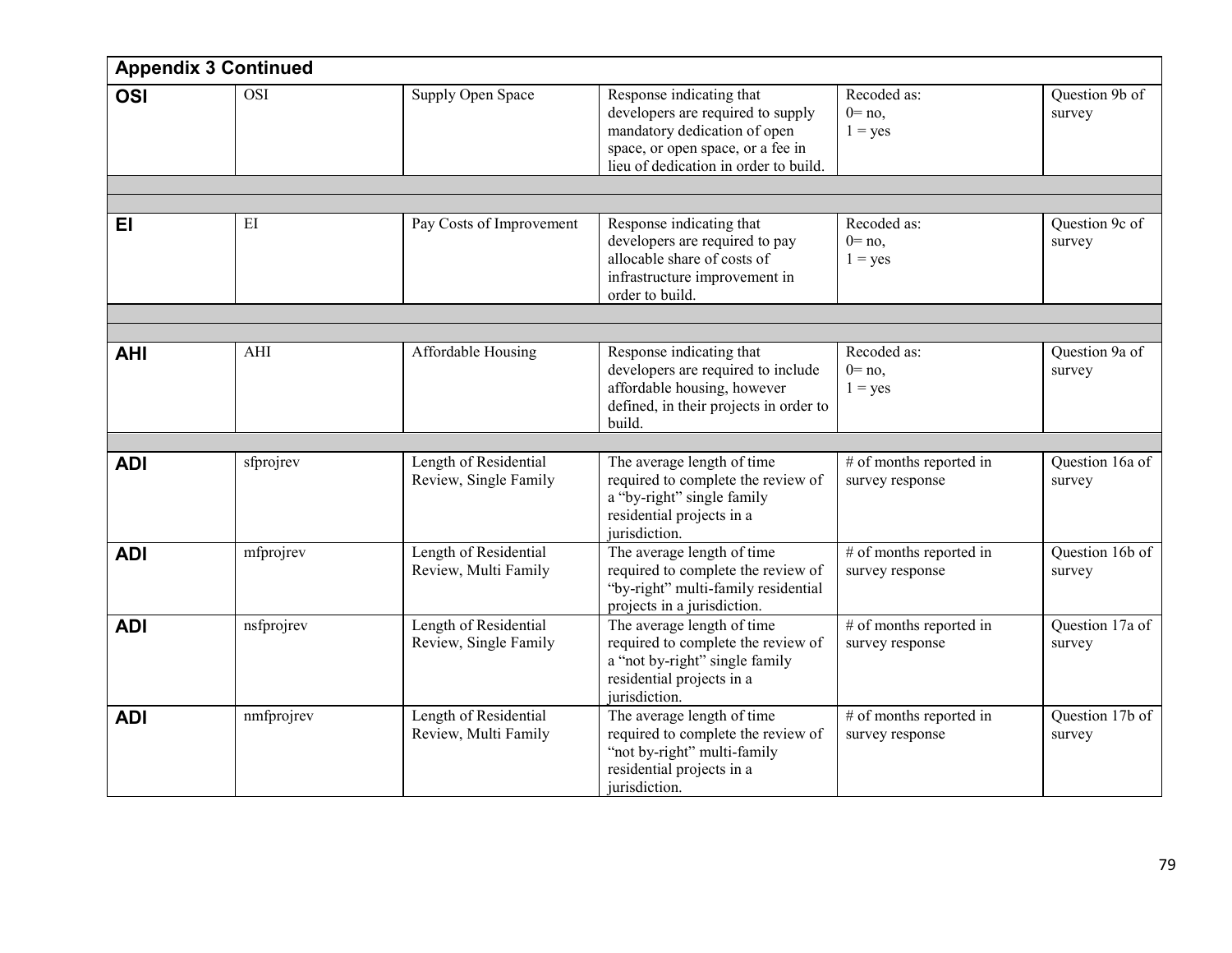|            | <b>Appendix 3 Continued</b>                                                                                                                                                                                                                  |                                                                   |                                                                                                                                                                                   |                                                                                                                                                    |                           |  |  |  |
|------------|----------------------------------------------------------------------------------------------------------------------------------------------------------------------------------------------------------------------------------------------|-------------------------------------------------------------------|-----------------------------------------------------------------------------------------------------------------------------------------------------------------------------------|----------------------------------------------------------------------------------------------------------------------------------------------------|---------------------------|--|--|--|
| <b>ADI</b> | sf150                                                                                                                                                                                                                                        | Rezoning Application Time,<br>Less Than 50 Single Family<br>Units | The typical amount of time<br>between application for rezoning<br>and issuance of a building permit<br>for a project with less than 50<br>single family units.                    | Recoded as:<br>$1.5$ = less than 3 months, 4.5<br>$=$ 3 to 6 months, 9.5 $=$ 7 to 12<br>months, $18.5 = 1$ to 2 years,<br>$24$ = more than 2 years | Question 20a of<br>survey |  |  |  |
| <b>ADI</b> | sfm50                                                                                                                                                                                                                                        | Rezoning Application Time,<br>More Than 50 Single<br>Family Units | The typical amount of time<br>between application for rezoning<br>and issuance of a building permit<br>for a project with more than 50<br>single family units.                    | Recoded as:<br>$1.5$ = less than 3 months, 4.5<br>$=$ 3 to 6 months, 9.5 $=$ 7 to 12<br>months, $18.5 = 1$ to 2 years,<br>$24$ = more than 2 years | Question 20b of<br>survey |  |  |  |
| <b>ADI</b> | mf                                                                                                                                                                                                                                           | Rezoning Application Time,<br>Multi Family Units                  | The typical amount of time<br>between application for rezoning<br>and issuance of a building permit<br>for a project with multi family<br>units.                                  | Recoded as:<br>$1.5$ = less than 3 months, 4.5<br>$=$ 3 to 6 months, 9.5 $=$ 7 to 12<br>months, $18.5 = 1$ to 2 years,<br>$24$ = more than 2 years | Question 20c of<br>survey |  |  |  |
| <b>ADI</b> | subsfl50                                                                                                                                                                                                                                     | Subdivision Approval Time,<br>Less Than 50 Single Family<br>Units | The typical amount of time<br>between application for<br>subdivision approval and the<br>issuance of a building permit for a<br>project with less than 50 single<br>family units. | Recoded as:<br>$1.5$ = less than 3 months, 4.5<br>$=$ 3 to 6 months, 9.5 $=$ 7 to 12<br>months, $18.5 = 1$ to 2 years,<br>$24$ = more than 2 years | Question 22a of<br>survey |  |  |  |
| <b>ADI</b> | subsfm50                                                                                                                                                                                                                                     | Subdivision Approval Time,<br>More Than 50 Single<br>Family Units | The typical amount of time<br>between application for<br>subdivision approval and the<br>issuance of a building permit for a<br>project with more than 50 single<br>family units. | Recoded as:<br>$1.5$ = less than 3 months, 4.5<br>$=$ 3 to 6 months, 9.5 $=$ 7 to 12<br>months, $18.5 = 1$ to 2 years,<br>$24$ = more than 2 years | Question 22b of<br>survey |  |  |  |
| <b>ADI</b> | submf                                                                                                                                                                                                                                        | Subdivision Approval Time,<br>Multi Family Units                  | The typical amount of time<br>between application for<br>subdivision approval and the<br>issuance of a building permit for a<br>project with multi family units.                  | Recoded as:<br>$1.5$ = less than 3 months, 4.5<br>$=$ 3 to 6 months, 9.5 $=$ 7 to 12<br>months, $18.5 = 1$ to 2 years,<br>$24$ = more than 2 years | Question 22c of<br>survey |  |  |  |
|            | ADI= $\{((\text{stprojective} + \text{mfprojective})/2) + ((\text{nsfprojective} + \text{nmfprojective})/2) + ((\text{sf150} + \text{sfm50} + \text{mf})/3) + ((\text{subsf150} + \text{subsfm50} + \text{subsfm50} + \text{subsfm50})/3)\}$ |                                                                   |                                                                                                                                                                                   |                                                                                                                                                    |                           |  |  |  |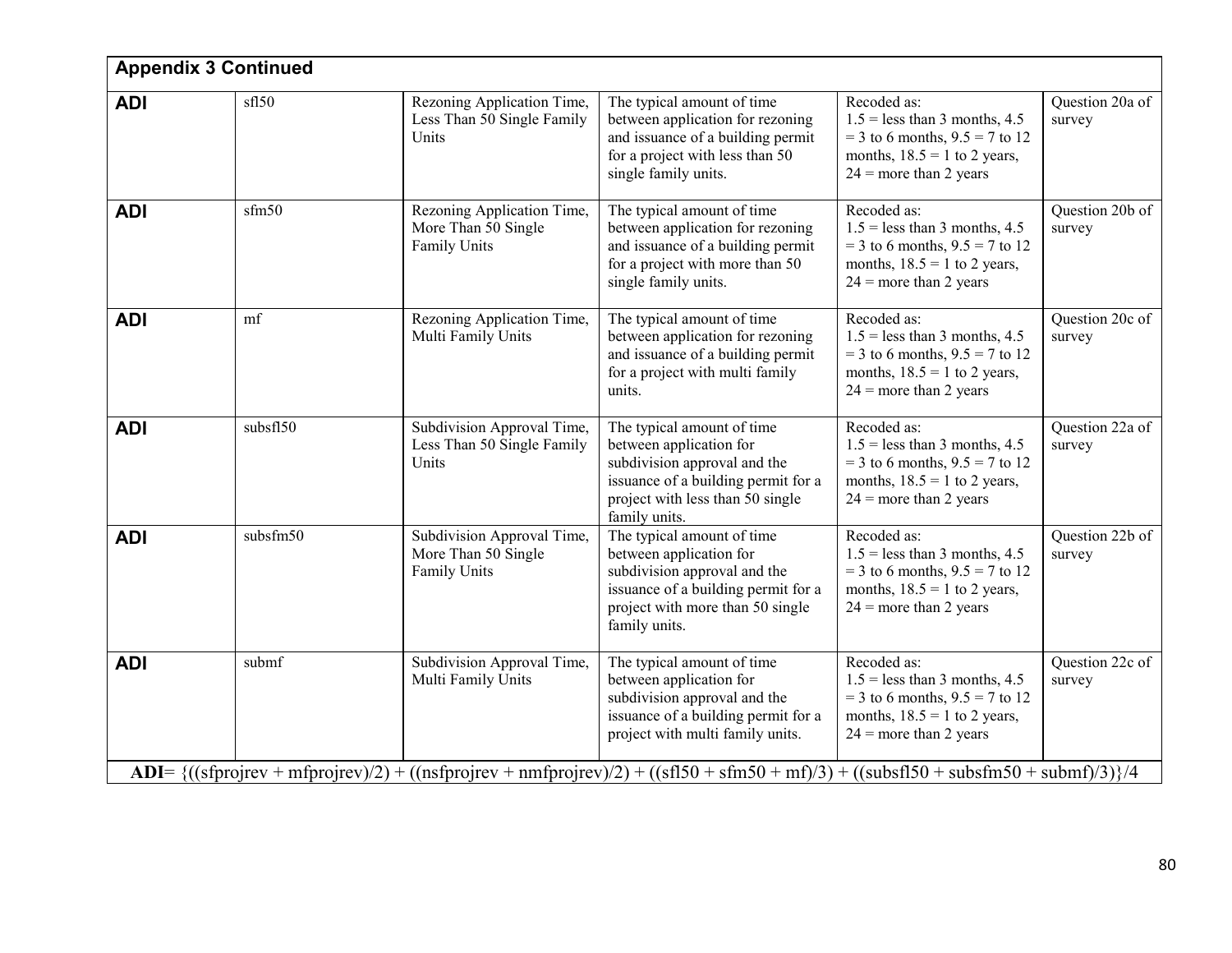#### **Appendix 4: How Much Does Weighting Matter?**

l

The International City Managers Association (ICMA) sent the 2018 survey instrument to 10,949 of its member municipalities and received 2,825 responses for a response rate of 25.8%.[29](#page-17-0) The response rates by municipality population are listed below:

| Population            | Number   | Number     | <b>Response Rate</b> |  |
|-----------------------|----------|------------|----------------------|--|
|                       | Surveyed | Responding |                      |  |
| All                   | 10,949   | 2,825      | 25.8%                |  |
| Over 1,000,000        | 9        |            | 11.1%                |  |
| $500,000 - 1,000,000$ | 24       | 5          | 20.8%                |  |
| 250,000 - 499,999     | 44       | 17         | 38.6%                |  |
| 100,000 - 249,999     | 236      | 78         | 33.1%                |  |
| 50,000 - 99,999       | 546      | 183        | 33.5%                |  |
| 25,000 - 49,999       | 1027     | 311        | 30.3%                |  |
| $10,000 - 24,999$     | 2327     | 655        | 28.1%                |  |
| $5,000 - 9,999$       | 2750     | 670        | 24.4%                |  |
| $2,500 - 4,999$       | 3983     | 905        | 22.7%                |  |
| <b>Under 2,500</b>    | 3        |            | $0.0\%$              |  |

**Appendix Table 4.1: Survey Response Summary Statistics**

The median (mean) population of the respondent communities is 8,100 (22,550), which is in line with the median ICMA-member city.

Because of sampling variability and the potential for differential non-response, some researchers may want to use sample weights when analyzing WRLURI data. We investigated three potential sets of weights that help tell us: (1) how representative the overall sample is compared to the universe of localities in the U.S.; (2) how representative is the sample of respondents in CBSAs to the set of all localities located in metropolitan areas; and (3) how

<span id="page-17-0"></span> $^{29}$  ICMA also sent the survey to 2,901 county equivalent governments and received 521 responses (18.0%). These 521 may be traditional county governments (that contain many independently-governed municipalities), consolidated municipality-county governments, or independent municipalities not within a larger county. The latter two categories are classed as county governments, but govern independently, do not contain other localities, and are themselves not part of a larger county. Therefore, we include the 23 consolidated municipality-county or independent municipalities in our sample. We do not include traditional county governments in our dataset because we wish to study the smallest level of local government with authority over local land use and the residential real estate planning/regulatory process.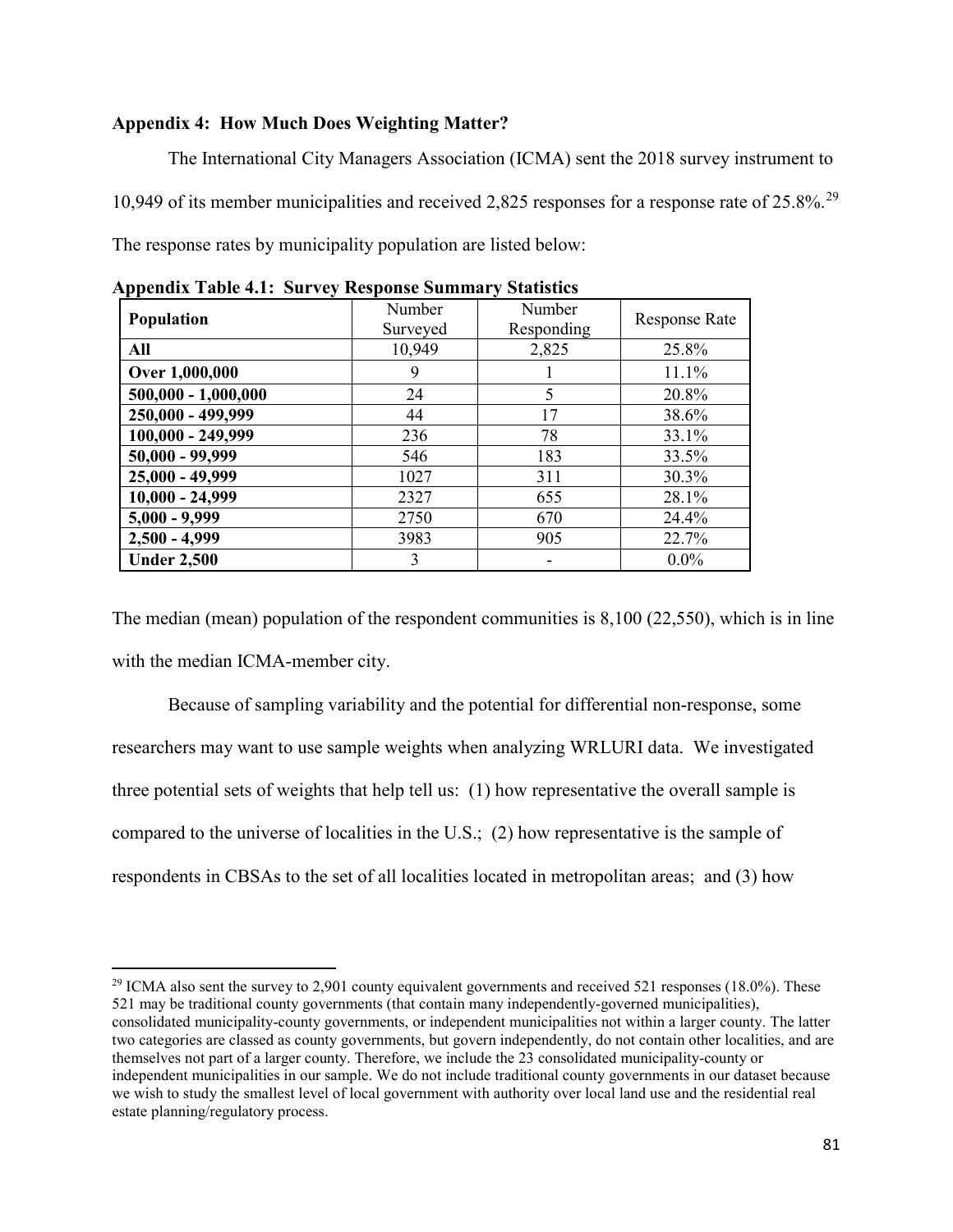representative is the sample of respondents in individual metropolitan areas to the universe of localities within each relevant area.

We begin by developing a master list of all U.S. localities. These include Census Designated Places, County Subdivisions,  $30$  consolidated municipality-county governments, and independent municipalities. In total, there are 55,269 localities in our master file. We then create a "respondent" dummy variable set equal to 1 if the locality responded to the ICMA survey. The first step in creating sample weights involves estimating a logit specification that regresses the "respondent" indicator on the following local traits: population, the share of owner-occupied housing, the share of population over 65, the share of population under 18, the share of population that is non-Hispanic white, the share of the over-25 year old population with at least a bachelor's degree, median household income, and median house value.<sup>[31](#page-18-1)</sup> Logit estimation results are reported below in Appendix Table 4.2, with the first column being for the full sample of localities (N=55,269); the second column is based on municipalities located in CBSAs (N=36,950). The metropolitan sample in column 2 constitutes 67 percent of all localities and 94.5% of the population.

The regression results in Column 1 indicate that more-populated localities, those with a higher share of people under 18, and places with a higher share of college graduates are more likely to be in our final sample. Conversely, places with higher rates of home-ownership, a larger share of older residents, and a greater share of non-Hispanic whites are statistically significantly less likely to be in the sample. Interestingly, a locality's median household income and median house value are not predictive of response. Most of these likelihoods also hold

l

<span id="page-18-1"></span><span id="page-18-0"></span><sup>&</sup>lt;sup>30</sup> We drop all Census County Divisions, as they are statistical units and have no legal or governmental function. <sup>31</sup> Locality-level characteristics are via the 2012-2016 *ACS*, where available. When not available, we use the 2010 census. If we cannot merge ACS/Census variables on the locality, we impute the locality's county-level average for any of the missing variables.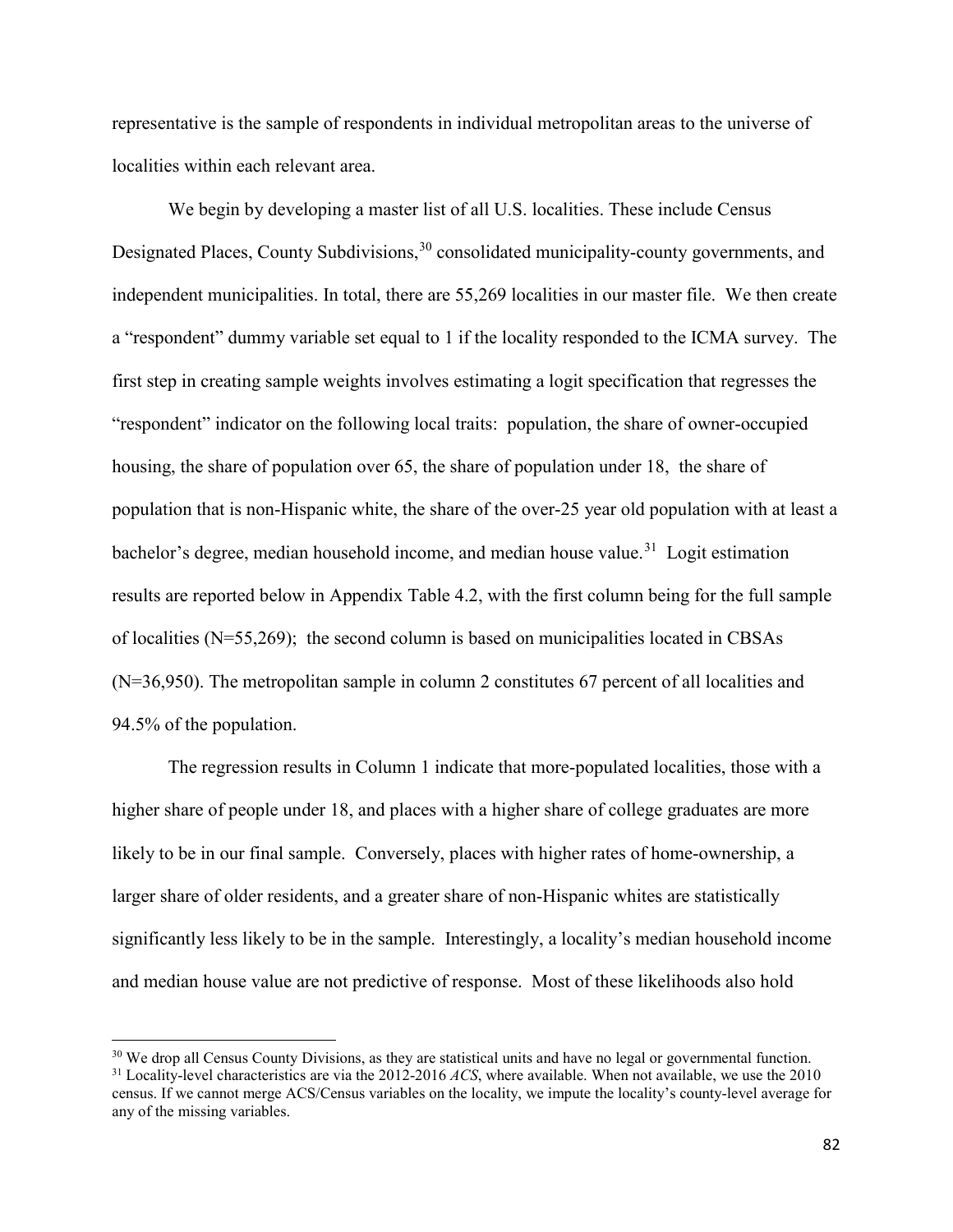qualitatively for the CBSA sample (column 2), with the exceptions of the share of older residents (no longer statistically significant) and median house value (which is significantly negatively correlated with inclusion in the metro sample).

The probability of selection is computed for each responding locality using the coefficients from the logit estimation. The sample weight then is computed as the inverse probability of selection. In total, we create the three sets of weights discussed above: full sample weights, CBSA sample weights, and individual CBSA sample weights. The full sample weights are relevant for making inferences about the universe of the nation's cities and towns. CBSA sample weights are relevant for inferences about localities that are in metropolitan areas (i.e., CBSAs). The individual CBSA sample weights come from logit regressions run separately for each CBSA in the US for which there were at least ten responding communities.<sup>[32](#page-19-0)</sup>

Weighting does not affect the distribution of overall (or CBSA-based) index values much at all. This is documented in Appendix Table 4.3, which is the analogue to Table 2 in the main text. The index values for different points along the distribution of index values never vary by as much as one-tenth of a standard deviation, and often by much less. This is not so surprising given the large number of underlying observations. One randomly drawn sample in excess of 2,000 observations is likely to look similar to another.

Another way to look at how much weighting matters is to compute the average change in index ranking for the typical community responding to the survey. We created unweighted and weighted percentile ranks for each community. Differencing showed that no place moved more than three percentiles (e.g., from the  $11<sup>th</sup>$  to  $14<sup>th</sup>$  percentile in terms of overall regulatory strictness), with the median observation moving only by a single percentile.

l

<span id="page-19-0"></span><sup>&</sup>lt;sup>32</sup> Those results are too voluminous to show individually.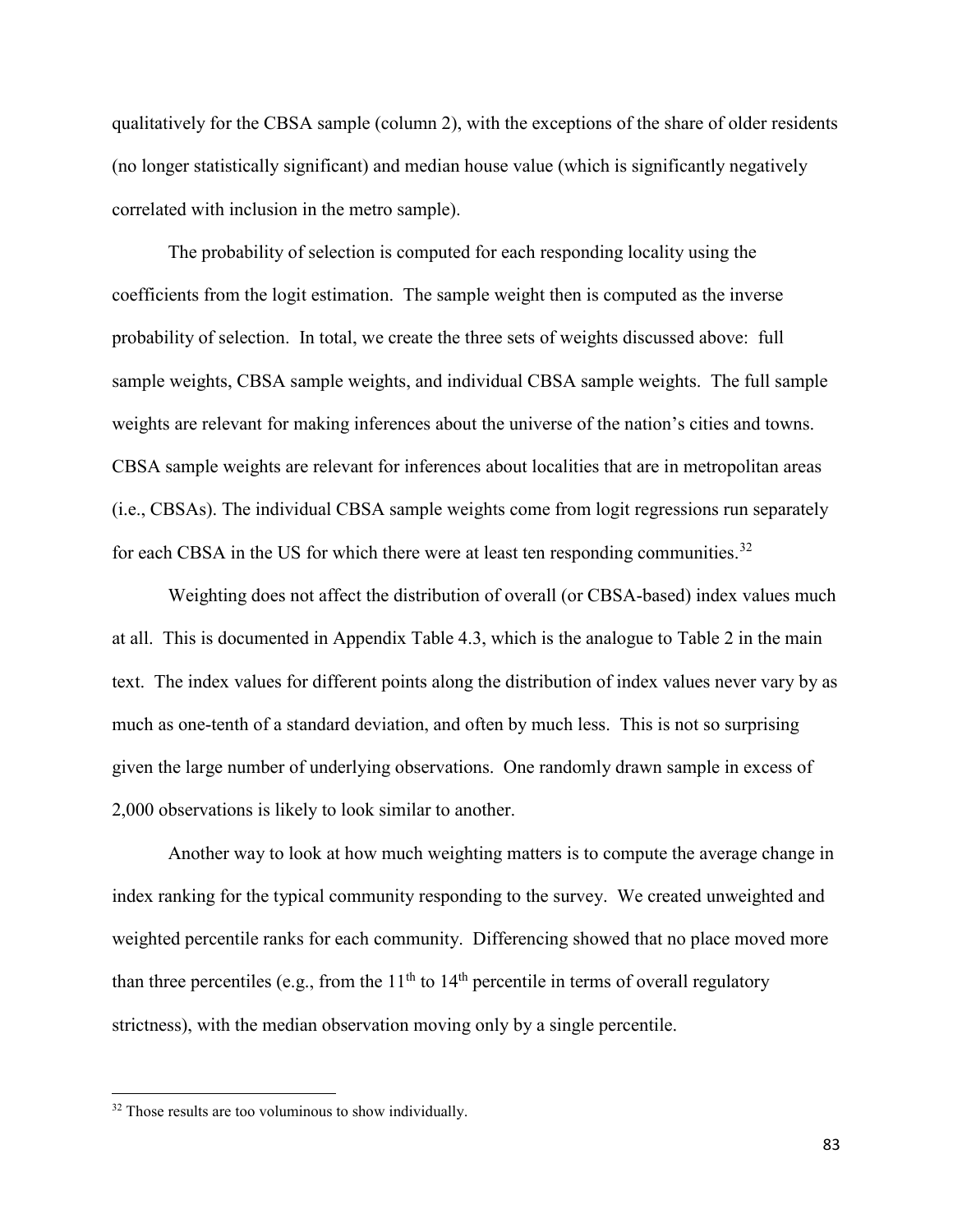## **Appendix Table 4.2**

|                              | (1)                | (2)                    |
|------------------------------|--------------------|------------------------|
|                              | National<br>Sample | Metropolitan<br>Sample |
|                              |                    |                        |
| Population                   | $0.00183***$       | $0.00135***$           |
| (in thousands)               | (5.44)             | (4.51)                 |
| Share owner-occupied         | $-1.969***$        | $-2.092***$            |
|                              | $(-16.67)$         | $(-14.96)$             |
| Share ages $65+$             | $-1.970***$        | $-0.271$               |
|                              | $(-5.20)$          | $(-0.65)$              |
| Share ages $\leq 18$         | $1.521***$         | 2.317***               |
|                              | (3.91)             | (5.03)                 |
| Share non-Hispanic white     | $-0.330***$        | $-0.192$               |
|                              | $(-3.50)$          | $(-1.86)$              |
| Median Household Income      | 0.00149            | 0.00187                |
| (in thousands, 2010 dollars) | (1.26)             | (1.33)                 |
| Median House Value           | 0.00236            | $-0.0667***$           |
| (in 100,000s, 2010 dollars)  | (0.15)             | $(-3.65)$              |
| Share College Degree+        | $3.073***$         | 3.295***               |
|                              | (21.50)            | (19.51)                |
| Constant                     | $-2.133***$        | $-2.307***$            |
|                              | $(-14.07)$         | $(-13.40)$             |
| N                            | 55269              | 36950                  |

Logit Estimation Results: Probability of Selection for the National and Metropolitan Area Samples

Weighting also does not affect our conclusions about index values for groups of lightly, average, and highly rated communities either. The table below, Appendix Table 4.4, which is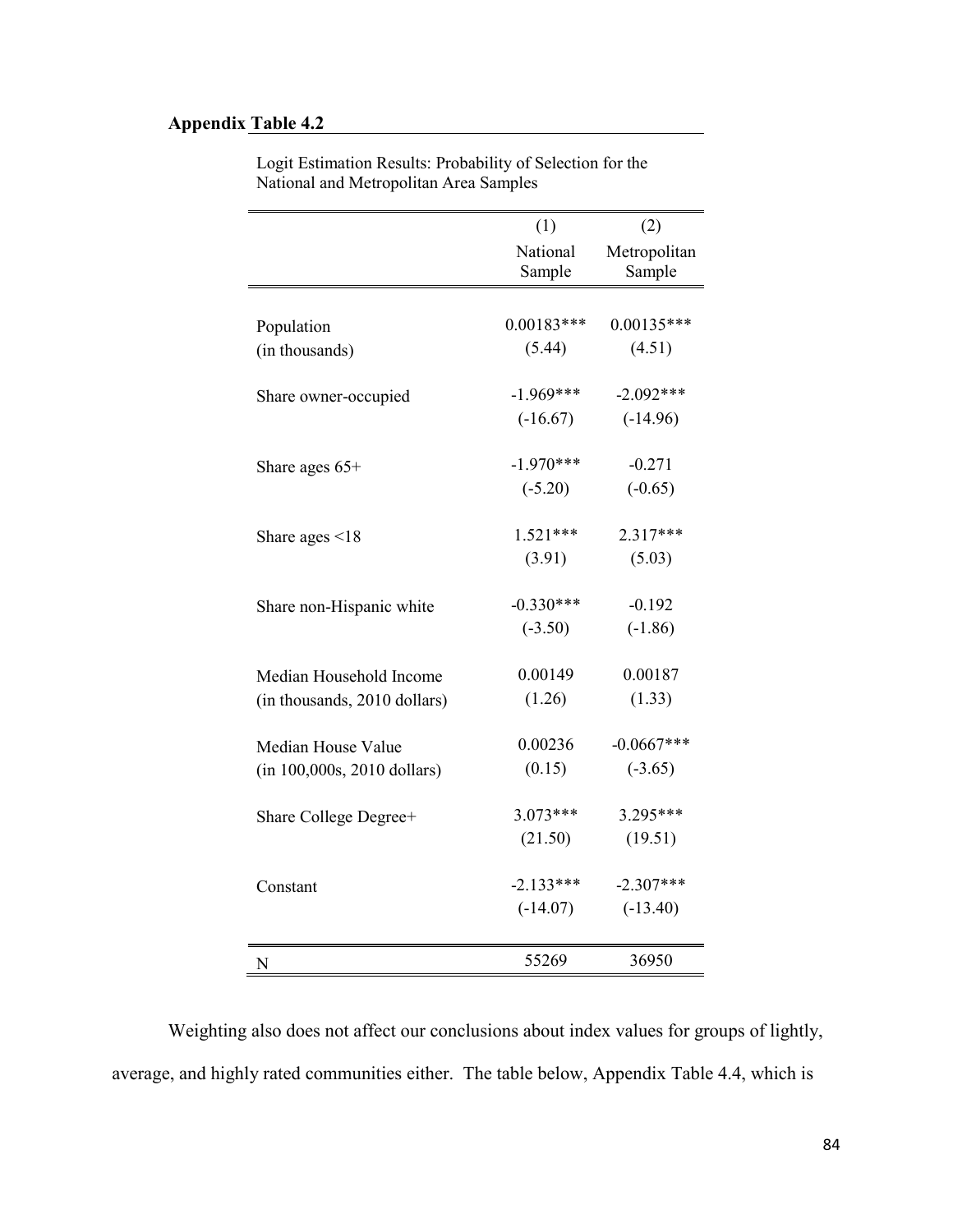the analogue to Table 3 in the main body of the paper, shows how little subindex values change when we use weights. For example, without weights, the average LPPI subindex value for communities in the interquartile range of WRLURI2018 was 8.61; this is very close to the 8.43 when weights are used (middle column of the top row of Appendix Table 4.4). This further implies that our description of what it means to be lightly or highly regulated in the main body of the paper is not materially altered by whether weights are used.

|                                           | Full Sample (weighted) | Metro (weighted) |
|-------------------------------------------|------------------------|------------------|
| Mean                                      | $-0.089$               | $-0.027$         |
| <b>Standard Deviation</b>                 | 1.008                  | 0.987            |
| 10th percentile                           | $-1.330$               | $-1.250$         |
| 25th percentile                           | $-0.772$               | $-0.690$         |
| 50th percentile                           | $-0.177$               | $-0.094$         |
| 75th percentile                           | 0.531                  | 0.581            |
| 90th percentile                           | 1.213                  | 1.253            |
|                                           |                        |                  |
| <b>Local Traits</b>                       |                        |                  |
| Median Family Income (2010)               | 56,983                 | 60,338           |
| Median House Value (2010)                 | 178,268                | 196,372          |
| Percent College Graduates (2010)          | 0.25                   | 0.27             |
| Percent Poverty (2010)                    | 0.13                   | 0.12             |
| Percentage White (2010)                   | 0.82                   | 0.81             |
| Population (2010)                         | 15,447                 | 18,481           |
| Land Area in Square Miles (2010)          | 21                     | 21               |
| Population Density Per Square Mile (2010) | 1,424                  | 1,576            |
| <b>Nobs</b>                               | 2,472                  | 2,232            |

**Appendix Table 4.3: WRLURI2018 WEIGHTED Summary Statistics for Communities Inside and Outside CBSAs (analogue to Table 2 in the main body of the text)**

Weighting should matter more at the market level, where the number of observations in any given CBSA is smaller. However, Appendix Table 4.5, which is the analogue to Table 5 in the main text, shows that there is relatively little change in index values or ranks except in a few cases. The top five CBSAs are nearly same (with Los Angeles dropping out and Riverside, CA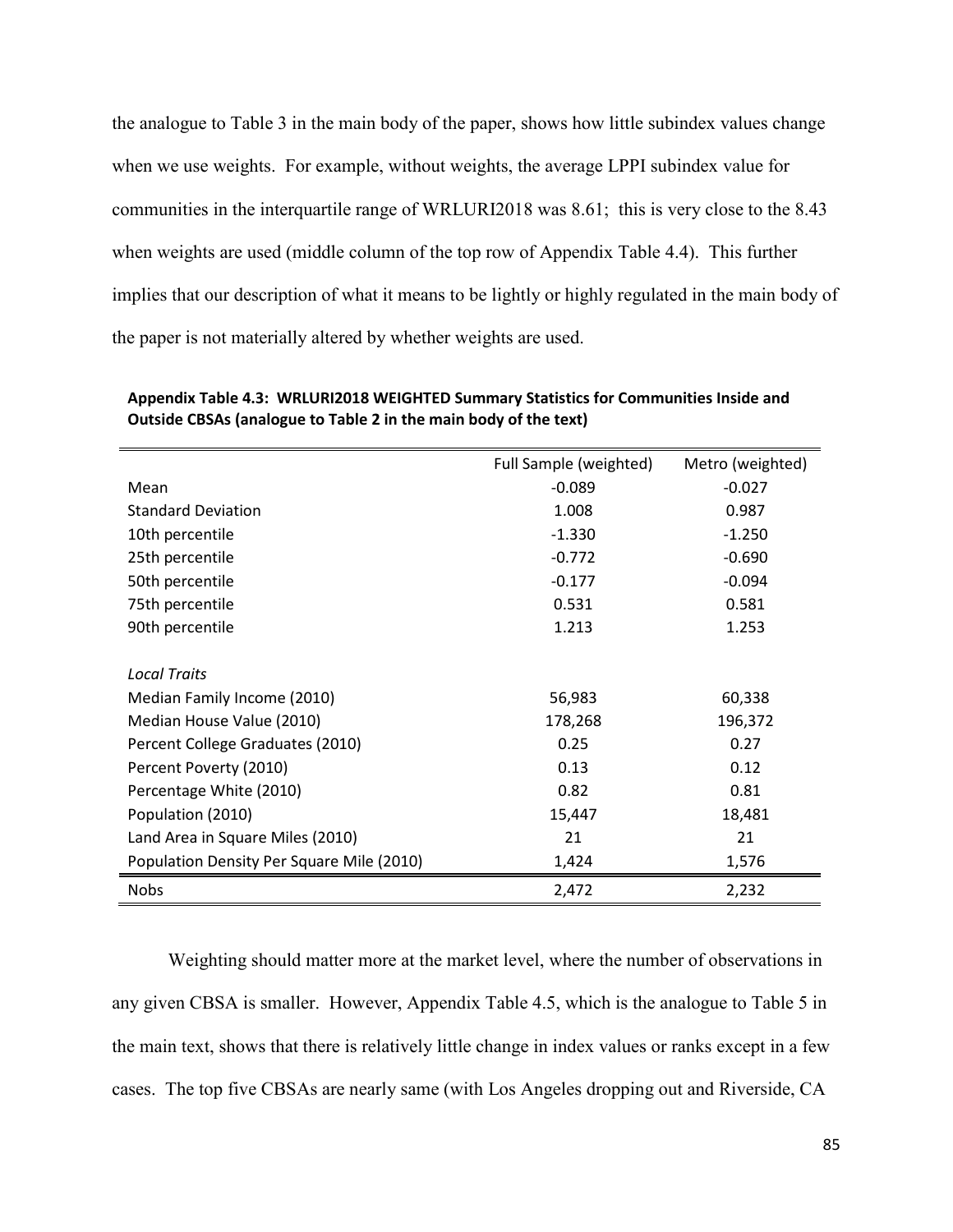moving from  $6<sup>th</sup>$  to  $5<sup>th</sup>$  when we weight), and the index values are quite similar, too. The only notable changes across the weighted and unweighted rankings are for metropolitan areas for which observations are sparse. The Phoenix metro, for example, has only 11 observations in our data. It drops from ninth in the equally weighted rankings reported in the text to  $17<sup>th</sup>$  in the weighted rankings below, and its value declines from 0.64 to 0.26. Youngstown, Ohio—which has exactly 10 observations—moves the opposite direction, from  $15<sup>th</sup>$  in the unweighted version to 6<sup>th</sup> in the weighted. Its index rises to 0.74 from 0.32. As expected, the greater the number of observations, the less sensitive the CBSA's ranking is to survey weights. The simple correlation between number of observations within a CBSA and its (absolute value) ranking change is -0.27. By construction, the mean difference in rankings is zero; the mean absolute value ranking change is three.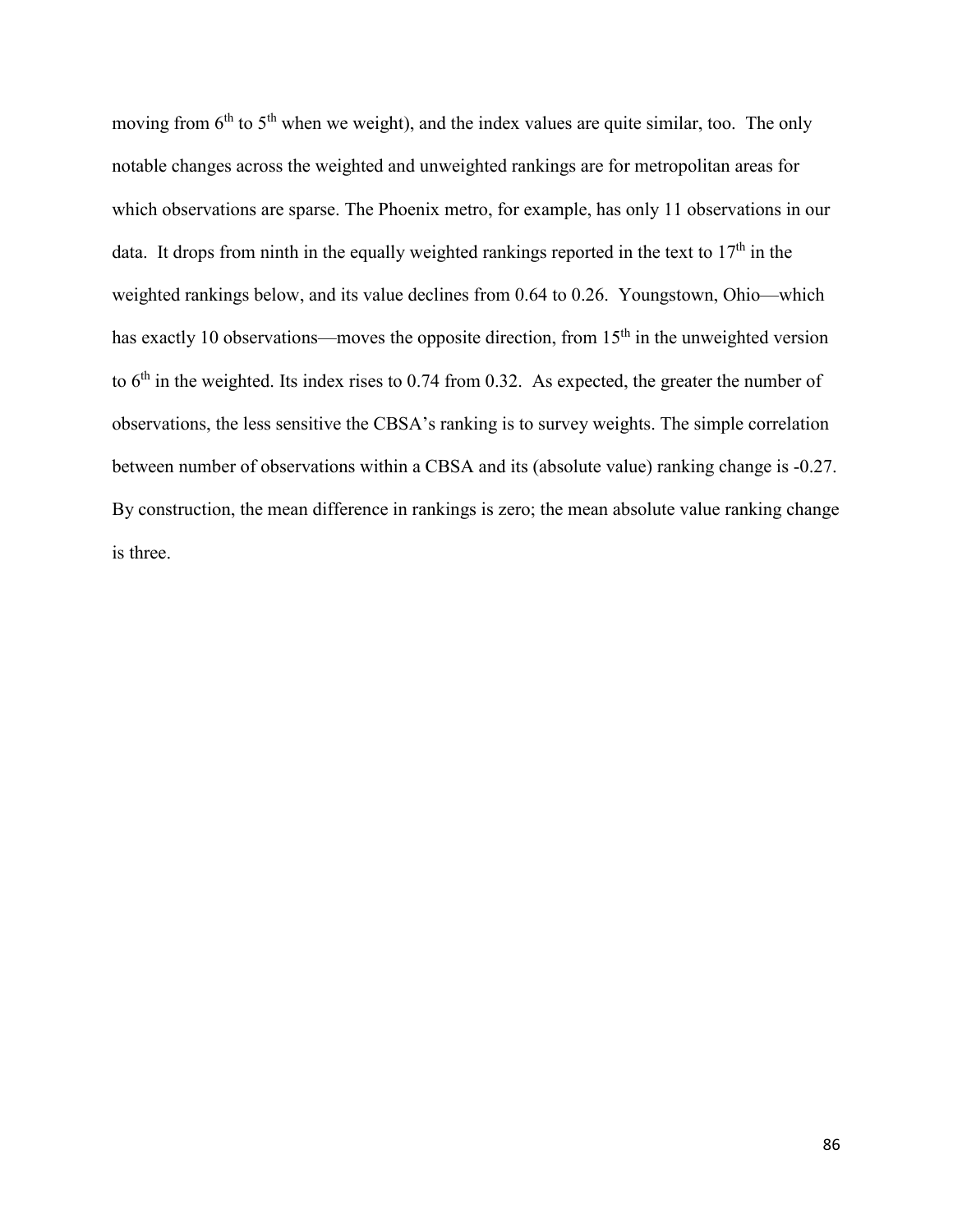|                                           | (analogue to Table 5 in the text) (inetro weighted sample).                      | (CD3A 3dHI)E, 11 – 2,232)                                                                                                        |                                                                            |
|-------------------------------------------|----------------------------------------------------------------------------------|----------------------------------------------------------------------------------------------------------------------------------|----------------------------------------------------------------------------|
|                                           | Lightly-Regulated:Bottom<br>Quartile of Distribution,<br>WRLURI <- 0.690 (n=508) | Average-<br>Regulated:Interquartile<br>Range of Distribution,-<br>0.690 <wrluri<0.581<br><math>(n=1128)</math></wrluri<0.581<br> | Highly-Regulated:Top<br>Quartile of Distribution,<br>WRLURI > 0.581(n=596) |
| Subindex                                  |                                                                                  |                                                                                                                                  |                                                                            |
| Local Political Pressure Index(LPPI)      | 6.54                                                                             | 8.43                                                                                                                             | 9.55                                                                       |
| State Political Involvement Index(SPII)   | 1.39                                                                             | 2.15                                                                                                                             | 3.01                                                                       |
| Court Involvement Index(CII)              | 2.25                                                                             | 3.08                                                                                                                             | 4.45                                                                       |
| Local Project Approval Index(LPAI)        | 1.71                                                                             | 2.29                                                                                                                             | 3.51                                                                       |
| Local Zoning Approval Index(LZAI)         | 2.25                                                                             | 2.83                                                                                                                             | 3.93                                                                       |
| Local Assembly Index(LAI)                 | 0.35                                                                             | 0.45                                                                                                                             | 0.62                                                                       |
| <b>Supply Restrictions Index(SRI)</b>     | 0.05                                                                             | 0.11                                                                                                                             | 0.37                                                                       |
| <b>Density Restriction Index(DRI)</b>     | 2.00                                                                             | 2.20                                                                                                                             | 2.48                                                                       |
| Open Space Index(OSI)                     | 0.30                                                                             | 0.61                                                                                                                             | 0.74                                                                       |
| Exactions Index(EI)                       | 0.18                                                                             | 0.53                                                                                                                             | 0.72                                                                       |
| Affordable House Index(AHI)               | 0.02                                                                             | 0.10                                                                                                                             | 0.31                                                                       |
| Approval Delay Index(ADI--months)         | 3.63                                                                             | 4.81                                                                                                                             | 7.68                                                                       |
| <b>Local Traits</b>                       |                                                                                  |                                                                                                                                  |                                                                            |
| Median Family Income (2010)               | 53,452                                                                           | 60,332                                                                                                                           | 67,198                                                                     |
| Median House Value (2010)                 | 150,317                                                                          | 193,179                                                                                                                          | 248,563                                                                    |
| Percent College Graduates (2010)          | 0.24                                                                             | 0.27                                                                                                                             | 0.30                                                                       |
| Percent Poverty (2010)                    | 0.14                                                                             | 0.12                                                                                                                             | 0.11                                                                       |
| Percentage White (2010)                   | 0.84                                                                             | 0.80                                                                                                                             | 0.78                                                                       |
| Population (2010)                         | 14,512                                                                           | 16,563                                                                                                                           | 26,243                                                                     |
| Land Area in Square Miles (2010)          | 23                                                                               | 19                                                                                                                               | 23                                                                         |
| Population Density Per Square Mile (2010) | 1,365                                                                            | 1,589                                                                                                                            | 1,763                                                                      |
| Nobs                                      | 508                                                                              | 1,128                                                                                                                            | 596                                                                        |

#### **Appendix Table 4.4 : Variation Across the WRLURI2018 Distribution**

 $\sum_{n=1}^{\infty}$  (analogue to Table 3 in the text) (metro weighted sample) (CBSA Sample; n = 2,232)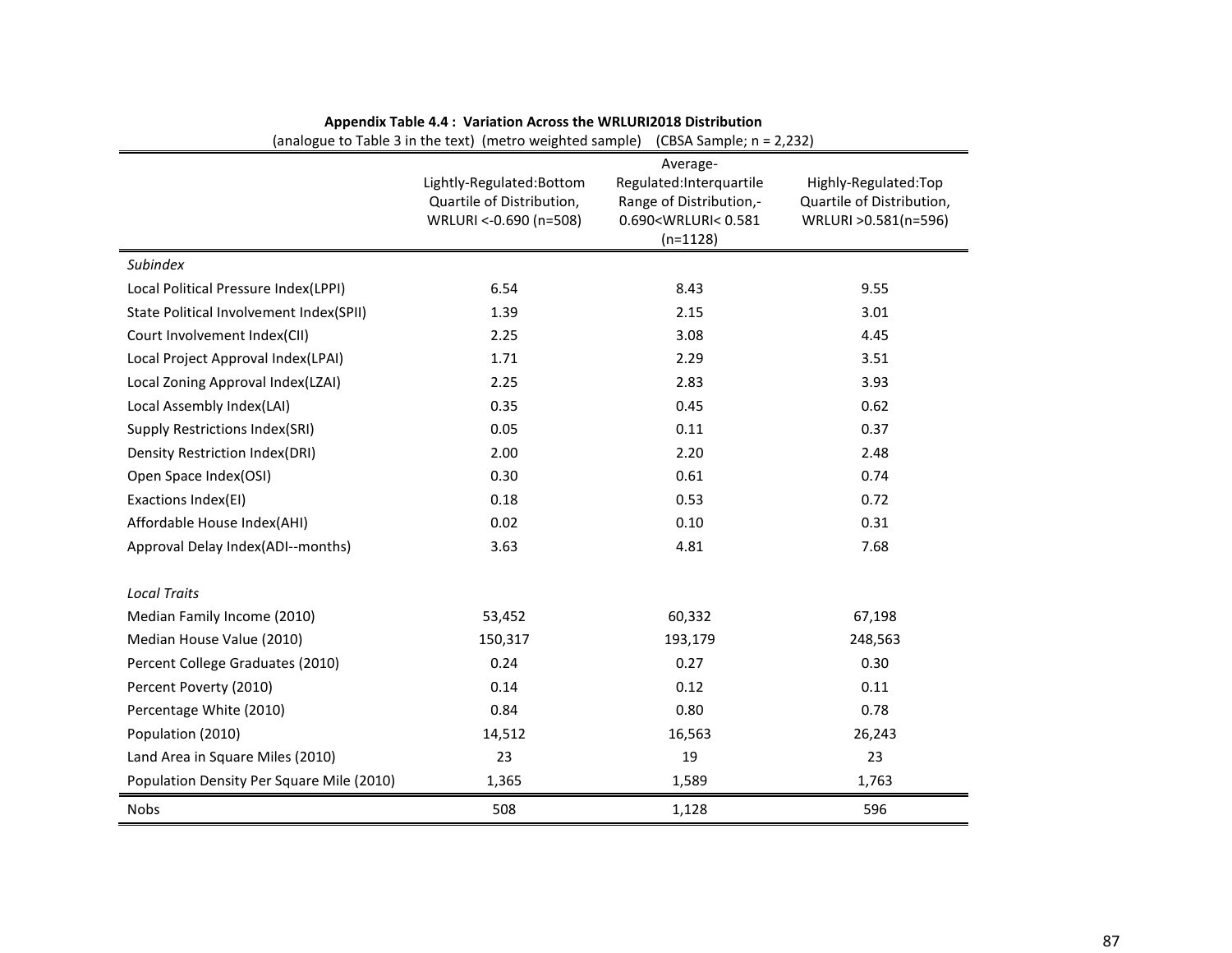| <b>CBSA Name</b>                                | <b>WRLURI</b> | #<br>Obs | <b>CBSA Name</b>                                       | <b>WRLURI</b> | #<br>Obs |
|-------------------------------------------------|---------------|----------|--------------------------------------------------------|---------------|----------|
| 1. San Francisco-Oakland-Hayward, CA            | 1.34          | 18       | 23. San Antonio-New Braunfels, TX                      | 0.14          | 10       |
| 2. Providence-Warwick, RI-MA                    | 1.02          | 14       | 24. Columbus, OH                                       | 0.14          | 17       |
| 3. New York-Newark-Jersey City, NY-NJ-PA        | 1.01          | 57       | 25. Scranton--Wilkes-Barre--Hazleton, PA               | 0.10          | 10       |
| 4. Seattle-Tacoma-Bellevue, WA                  | 0.84          | 22       | 26. Nashville-Davidson--Murfreesboro--<br>Franklin, TN | 0.06          | 12       |
| 5. Riverside-San Bernardino-Ontario, CA         | 0.79          | 18       | 27. Dallas-Fort Worth-Arlington, TX                    | 0.04          | 49       |
| 6. Youngstown-Warren-Boardman, OH-PA            | 0.74          | 10       | 28. Milwaukee-Waukesha-West Allis, WI                  | 0.04          | 22       |
| 7. Los Angeles-Long Beach-Anaheim, CA           | 0.67          | 48       | 29. Portland-South Portland, ME                        | $-0.05$       | 16       |
| 8. Washington-Arlington-Alexandria, DC-VA-MD-WV | 0.66          | 16       | 30. Kansas City, MO-KS                                 | $-0.08$       | 17       |
| 9. Madison, WI                                  | 0.53          | 13       | 31. Minneapolis-St. Paul-Bloomington, MN-WI            | $-0.11$       | 48       |
| 10. Philadelphia-Camden-Wilmington, PA-NJ-DE-MD | 0.48          | 49       | 32. Houston-The Woodlands-Sugar Land, TX               | $-0.13$       | 16       |
| 11. Miami-Fort Lauderdale-West Palm Beach, FL   | 0.40          | 35       | 33. Chicago-Naperville-Elgin, IL-IN-WI                 | $-0.15$       | 94       |
| 12. Syracuse, NY                                | 0.39          | 11       | 34. Pittsburgh, PA                                     | $-0.16$       | 56       |
| 13. Denver-Aurora-Lakewood, CO                  | 0.38          | 16       | 35. Worcester, MA-CT                                   | $-0.26$       | 16       |
| 14. Portland-Vancouver-Hillsboro, OR-WA         | 0.35          | 18       | 36. Atlanta-Sandy Springs-Roswell, GA                  | $-0.28$       | 27       |
| 15. Boston-Cambridge-Newton, MA-NH              | 0.35          | 44       | 37. Grand Rapids-Wyoming, MI                           | $-0.37$       | 24       |
| 16. Albany-Schenectady-Troy, NY                 | 0.32          | 10       | 38. Charlotte-Concord-Gastonia, NC-SC                  | $-0.38$       | 12       |
| 17. Phoenix-Mesa-Scottsdale, AZ                 | 0.26          | 11       | 39. Rochester, NY                                      | $-0.40$       | 26       |
| 18. Indianapolis-Carmel-Anderson, IN            | 0.23          | 14       | 40. Detroit-Warren-Dearborn, MI                        | $-0.44$       | 60       |
| 19. Allentown-Bethlehem-Easton, PA-NJ           | 0.21          | 14       | 41. St. Louis, MO-IL                                   | $-0.48$       | 37       |
| 20. Buffalo-Cheektowaga-Niagara Falls, NY       | 0.21          | 12       | 42. Cincinnati, OH-KY-IN                               | $-0.49$       | 26       |
| 21. Hartford-West Hartford-East Hartford, CT    | 0.17          | 14       | 43. Lancaster, PA                                      | $-0.57$       | 14       |
| 22. Cleveland-Elyria, OH                        | 0.16          | 19       | 44. Harrisburg-Carlisle, PA                            | $-0.57$       | 15       |

#### **Appendix Table 4.5: WRLURI2018 Values for CBSAs with Ten or More Observations (With CBSA Sample Weights) (analogue to Table 5 in the main text)**

Note: There are 1,107 communities within these 44 CBSAs.